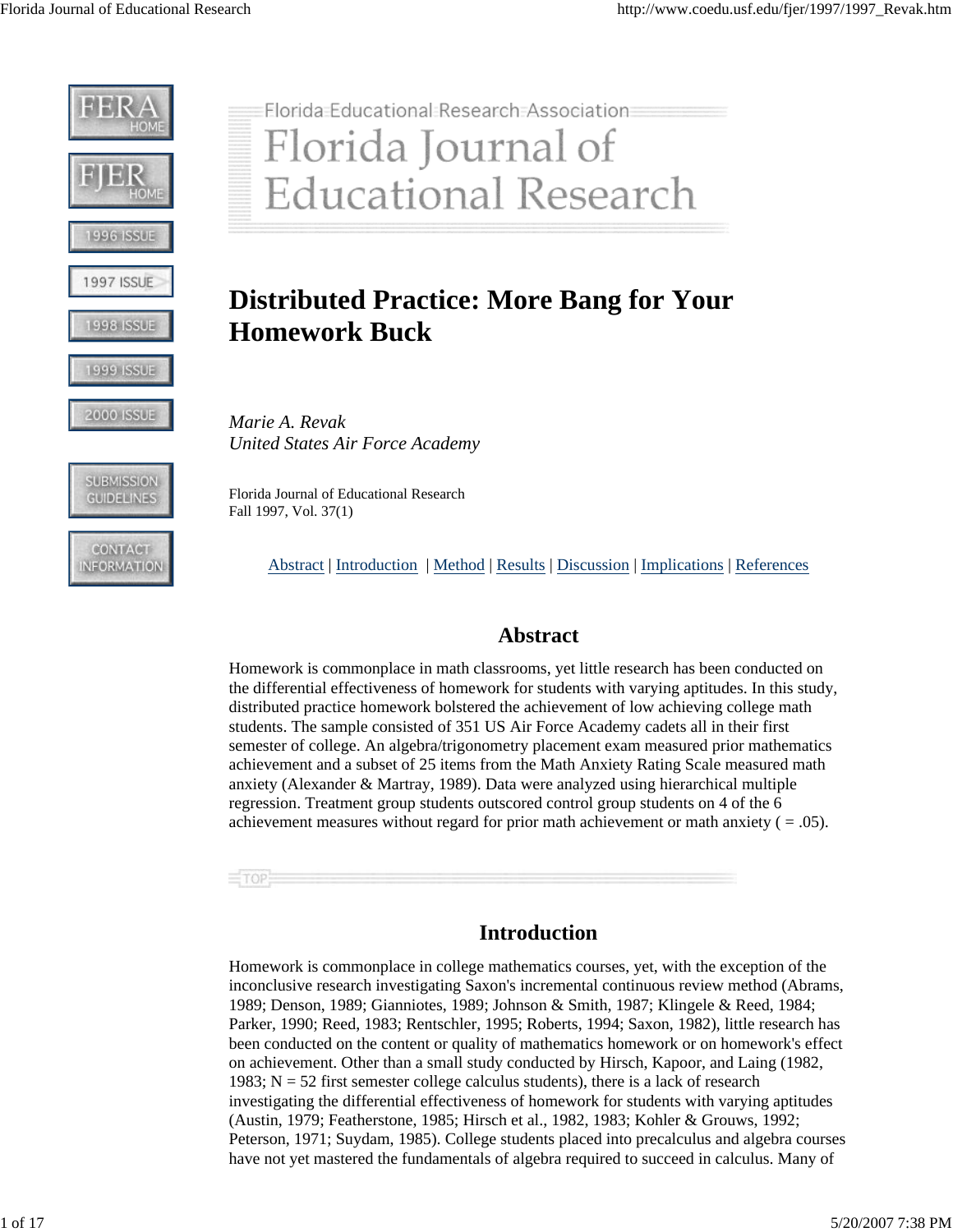these students have learned algebra as a set of rules for attacking specific types of problems. Homework problems in algebra courses usually consist of a set of problems related to the most recent problem type, that is, massed practice. With massed practice, students do not practice learning to differentiate between problem types. Yet, success in calculus requires students to determine when and where to use a variety of algebraic techniques. Homework is commonplace in college mathematics courses, yet, with the exception of the inconclusive research investigating Saxon's incremental continuous review method (Abrams, 1989; Denson, 1989; Gianniotes, 1989; Johnson & Smith, 1987; Klingele & Reed, 1984; Parker, 1990; Reed, 1983; Rentschler, 1995; Roberts, 1994; Saxon, 1982), little research has been conducted on the content or quality of mathematics homework or on homework's effect on achievement. Other than a small study conducted by Hirsch, Kapoor, and Laing (1982, 1983;  $N = 52$  first semester college calculus students), there is a lack of research investigating the differential effectiveness of homework for students with varying aptitudes (Austin, 1979; Featherstone, 1985; Hirsch et al., 1982, 1983; Kohler & Grouws, 1992; Peterson, 1971; Suydam, 1985). College students placed into precalculus and algebra courses have not yet mastered the fundamentals of algebra required to succeed in calculus. Many of these students have learned algebra as a set of rules for attacking specific types of problems. Homework problems in algebra courses usually consist of a set of problems related to the most recent problem type, that is, massed practice. With massed practice, students do not practice learning to differentiate between problem types. Yet, success in calculus requires students to determine when and where to use a variety of algebraic techniques.

By assigning homework problems related only to the most current course topics, mathematics educators have ignored the findings of cognitive psychology research recommending spaced over massed practice (Dempster, 1988, 1989; Reynolds & Glaser, 1964). Distributed practice is based on the aspect of information processing learning theory known as the spacing effect. The spacing effect is the phenomenon in which "for a given amount of study time, spaced presentations yield substantially better learning than do massed presentations" (Dempster, 1988, p. 627). The spacing effect has a long history in cognitive psychology and education research and is also referred to as distributed practice, continuous review, and spaced review (Cuddy & Jacoby, 1982; Dempster, 1988; Krug, Davis, & Glover, 1990; Reynolds & Glaser, 1964; Toppino & Gracen, 1985; Underwood, 1961). According to Dempster (1988), although distributed practice is "one of the most remarkable phenomena to emerge from laboratory research" (p. 627), there is little evidence that its potential has been realized in applied settings.

Research on distributed practice is situated in information processing theory (Ausubel, 1966). For over 25 years, cognitive psychology research has documented the benefit of spaced practice (Cuddy & Jacoby, 1982; Krug et al., 1990; Melton, 1970; Modigliani, 1976; Rea & Modigliani, 1985; Toppino & Gracen, 1985; Thorndike, 1971; Underwood, 1961). The most typical finding of this research was that as spacing increased, retention also increased. However, most research pertaining to the spacing effect has investigated the learning of simple word or number lists with time lags measured in seconds. Although the spacing effect is "one of the most robust phenomena discovered in memory research" (Rea & Modigliani, 1985, p. 11), results from cognitive psychology experiments do not necessarily transfer to complex learning tasks with longer spacings between reviews (Reynolds & Glaser, 1964). According to Dempster (1988), studies conducted from a basic research perspective and those conducted from an applied perspective frame two distinct research strands.

According to Cronbach and Snow, "an interaction is said to be present when a situation has one effect on one kind of person and a different effect on another" (1977, p. 3). Salomon (1972) described aptitude-treatment interaction (ATI) research as accomplishing two functions: improving instruction and advancing instructional theory. Salomon's compensatory ATI model proposed that ATI treatments could be developed to interact with aptitudes by circumventing their debilitating effects without trying to improve them. Snow (1977) advocated the use of some measure of general ability in all instructional research. Whenever affective traits are considered, researchers should expect that the regression of the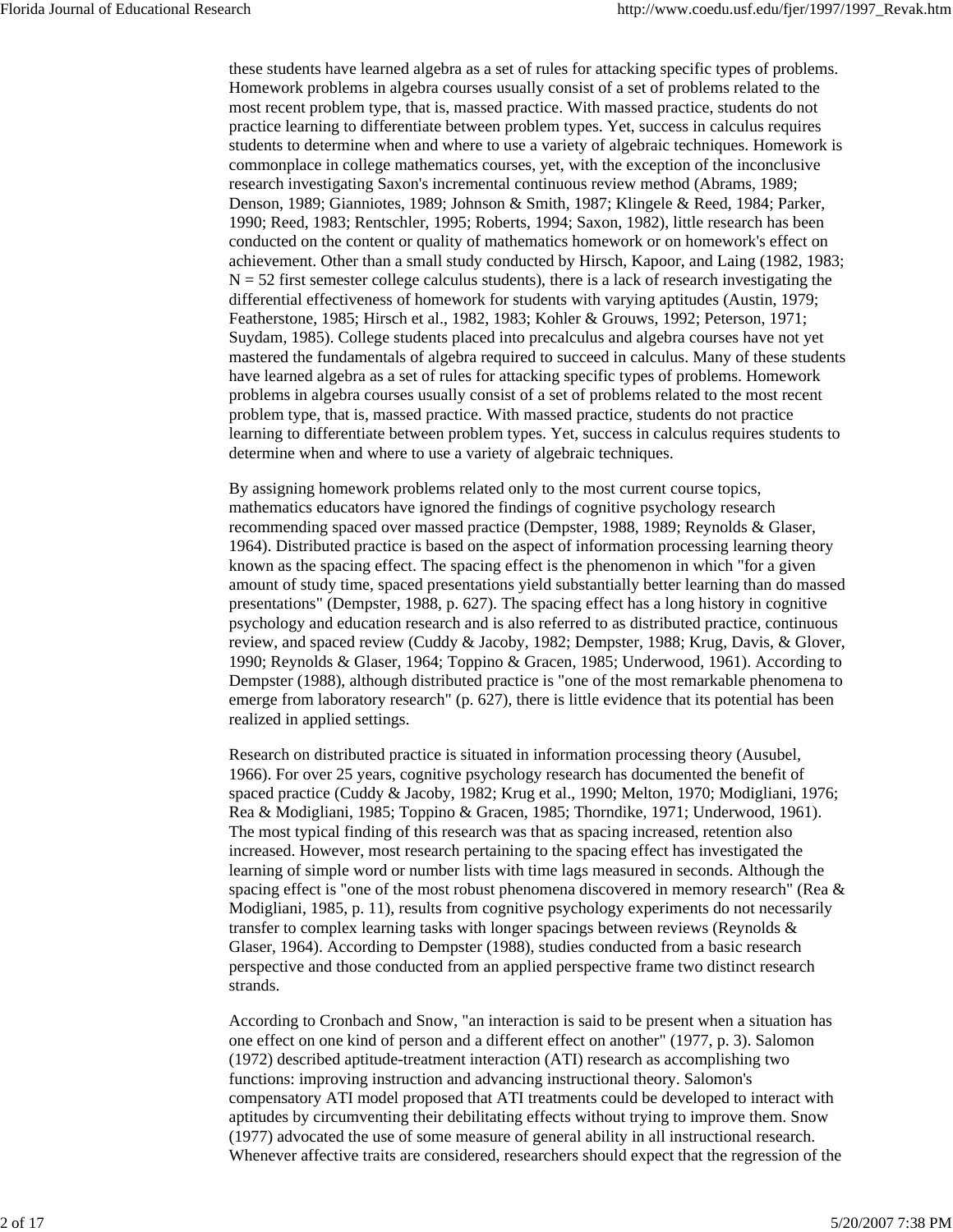trait will vary with ability. Cronbach and Snow (1977) assert that the anxiety experienced by an individual depends on the difficulty he or she has with a task. Task difficulty depends on an individual's ability and the characteristics of the task. Therefore, a complex task is more likely to create anxiety in persons of low ability than in more able persons (Cronbach & Snow).

From an ATI standpoint, Tobias (1976, 1989) hypothesized that students with lower prior achievement require more instructional support, and conversely, that as the level of prior achievement increases, less instructional support may be required. In their review of ATI research in science education, Koran and Koran (1984) referred to task organization as a manipulation likely to have an obvious effect on learning and a clear implication for ATI research. That is, material that is well organized should result in better achievement for high anxiety students (Koran & Koran, 1984). Similarly, Tobias (1989) and Bessant (1995) recommended clearly structured instruction as beneficial to highly anxious students. According to Sieber, O'Neill, and Tobias (1977), students high in anxiety may also benefit from opportunities for repetition of selected parts of the content.

In this study, the spacing principle was applied to Precalculus homework assignments (Hirsch et al., 1982, 1983; Peterson, 1971). The purpose of the study was to explore distributed practice homework assignments as one way to provide the instructional support and task organization necessary to increase the mathematics achievement of students with low prior mathematics achievement, high levels of mathematics anxiety, or both.

Three research questions were established:

(1) Will distributed practice homework assignments have a positive effect on Precalculus achievement?

(2) Will distributed practice homework assignments have a greater positive effect on Precalculus achievement than traditional homework assignments for students with low prior mathematics achievement?

(3) Will distributed practice homework assignments have a greater positive effect on Precalculus achievement than traditional homework assignments for students with high mathematics anxiety?



## **Method**

#### *Participants*

The sample for the study consisted of all 375 United States Air Force Academy (USAFA) cadets enrolled in Precalculus during the 1995 fall semester. Enrollment in Precalculus was based on placement exam scores. Students scoring less than 50% on the Algebra/Trigonometry placement exam were placed into Precalculus. The sample represented about 28% of the first year students. Of the remaining first year students, 519 (about 39%) were placed into Calculus I, 344 (about 26%) were placed into Calculus II, and 103 (about 8%) were placed into Calculus III. All USAFA students are required to complete a sequence of core courses which includes at least two semesters of Calculus.

Natural attrition of students resulted in a changing sample size during the semester. At the time of the first exam, 351 of the original 375 cadets enrolled in Precalculus remained. Enrollment was 341 at the time of the second exam, 338 at the time of the third exam, and 333 at the end of the semester.

The USAFA has high admission standards. To qualify for admission, students must have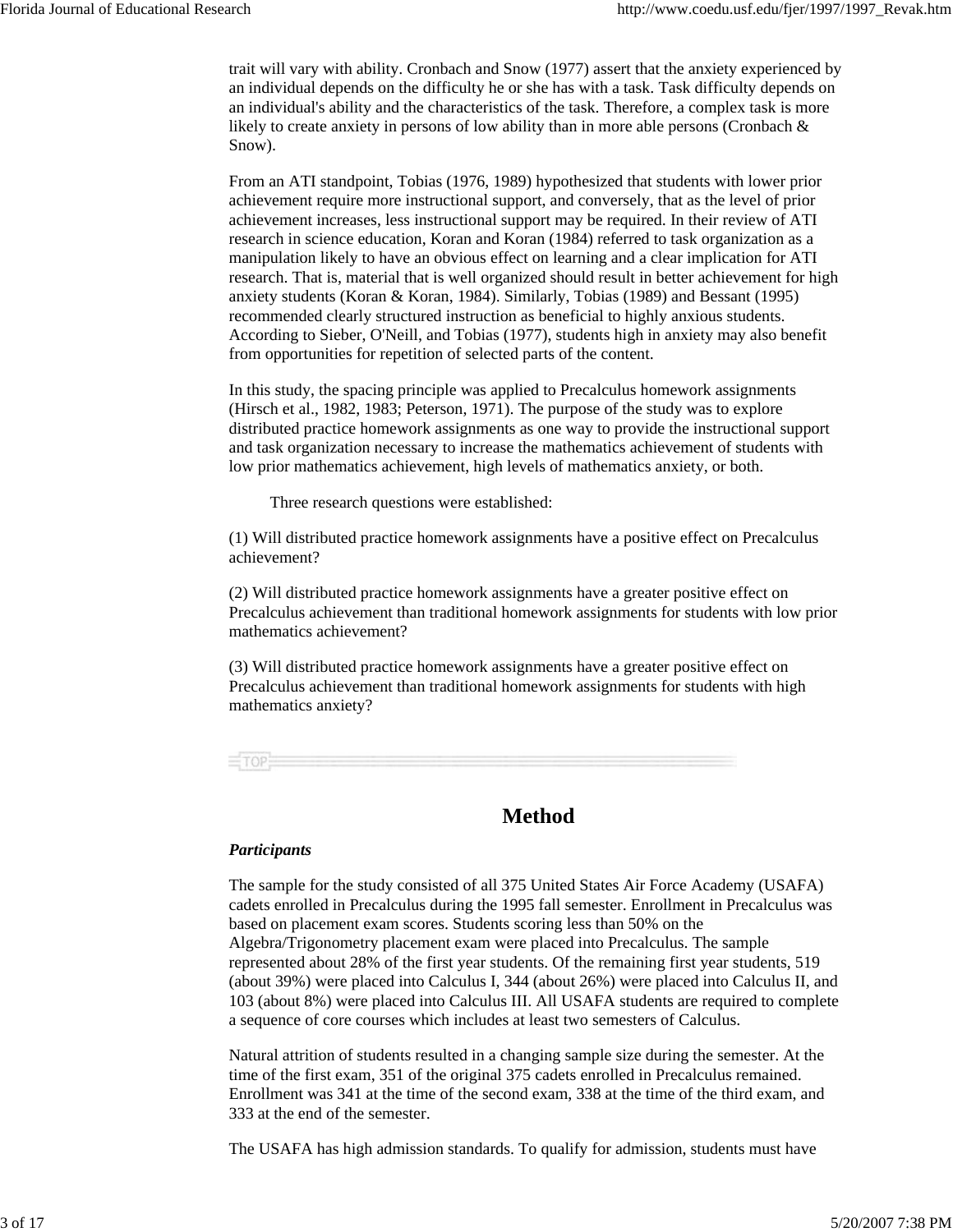good grades and athletic and leadership experience (Air Force Academy Admissions Office, 1995). In addition, students must be unmarried, without dependents, and between the ages of 17 and 21 (Air Force Academy Admissions Office). The mean Scholastic Achievement Test (SAT) math achievement score for incoming Air Force Academy students was 660 (recomputed to reflect the 1995 recentering of the SAT) and the mean for the math portion of the American College Test (ACT) for incoming students was 29.3 (B. A. Branum, personal communication, September 6, 1995). The average high school grade-point average for incoming cadets was 3.85 (B. A. Branum) and 89% of entering cadets ranked in the top fifth of their high school class (Air Force Academy Admissions Office).

The USAFA class of 1999 consisted of 1367 students, 1353 from the United States and 14 from 13 foreign countries (Lockhart, 1995). Included were 238 minority members (17%) and 219 women (16%). Of the United States students, 1086 (82%) were White, 56 (4%) were Black, 85 (6%) were Hispanic, 72 (6%) were Asian American, and 19 (1%) were Native American (B. A. Branum, personal communication, September 6, 1995).

#### *Instruments*

*Prior Mathematics Achievement.* The percentage correct on an Algebra/Trigonometry placement exam was used as the measure of prior mathematics achievement. The placement exam contained 35 multiple choice items (25 algebra items and 10 trigonometry items) and was machine scored. The test was validated for content in 1995 by faculty members of the USAFA math placement team. The tests were found to have high predictive validity for placing students into Precalculus as their first mathematics course, with 87% of students successfully completing Precalculus with a grade of B+ or less (A's and A-'s were considered erroneously placed; W. A. Kiele, personal communication, April 5, 1995). Many of the placement test items are anchored, that is, used again from year to year. The use of anchored items improves test stability and reliability.

The placement exams were administered under standardized conditions a few days after the students arrived at the Air Force Academy. Students took the exam in large lecture halls proctored by instructors. Standardized directions were printed on the first page of the exam and read aloud by the proctors. All students had identical time limits. The use of calculators was not permitted.

Mathematics Anxiety. Mathematics anxiety was measured by a subset of items from the Math Anxiety Rating Scale (MARS), college and adult version (Suinn, 1972). The MARS is a 98-item self-rating scale set in a five point Likert format designed as a diagnostic or screening tool for measuring mathematics anxiety. Scores on each MARS item represent the level of anxiety reported for a specific situation. Selections range from 1 representing not at all anxious to 5 representing very much anxious. An overall mathematics anxiety score is achieved by summing the individual item scores.

Since its publication in 1972, the MARS has been the prevailing instrument for measuring mathematics anxiety (Alexander & Martray, 1989). Alexander and Martray (1989) used a two-staged factor analysis to develop an abbreviated version of the MARS. Their first factor analysis reduced the 98-item MARS to 69 items by selecting the items most highly correlated to each of five identified factors. The 69-item MARS was again abbreviated by application of factor analysis. Items that correlated highly with each of three identified factors were selected for Alexander and Martray's 25-item abbreviated MARS. The 25-item MARS was shown to have high internal consistency within each of the three factors (Cronbach alpha of .96, .86, and .84, respectively). In addition, correlation between the 25-item and 69-item versions of the MARS was found to be high  $(r = .93)$  and test-retest reliability after two weeks was also high ( $r = .86$ ). Alexander and Martray (1989) declared that the 25-item MARS was a "psychometrically equivalent alternative" to the 98-item MARS, while being more efficient, less costly, and easier to implement (p. 149).

The abbreviated MARS was administered to the control and treatment groups during the fifth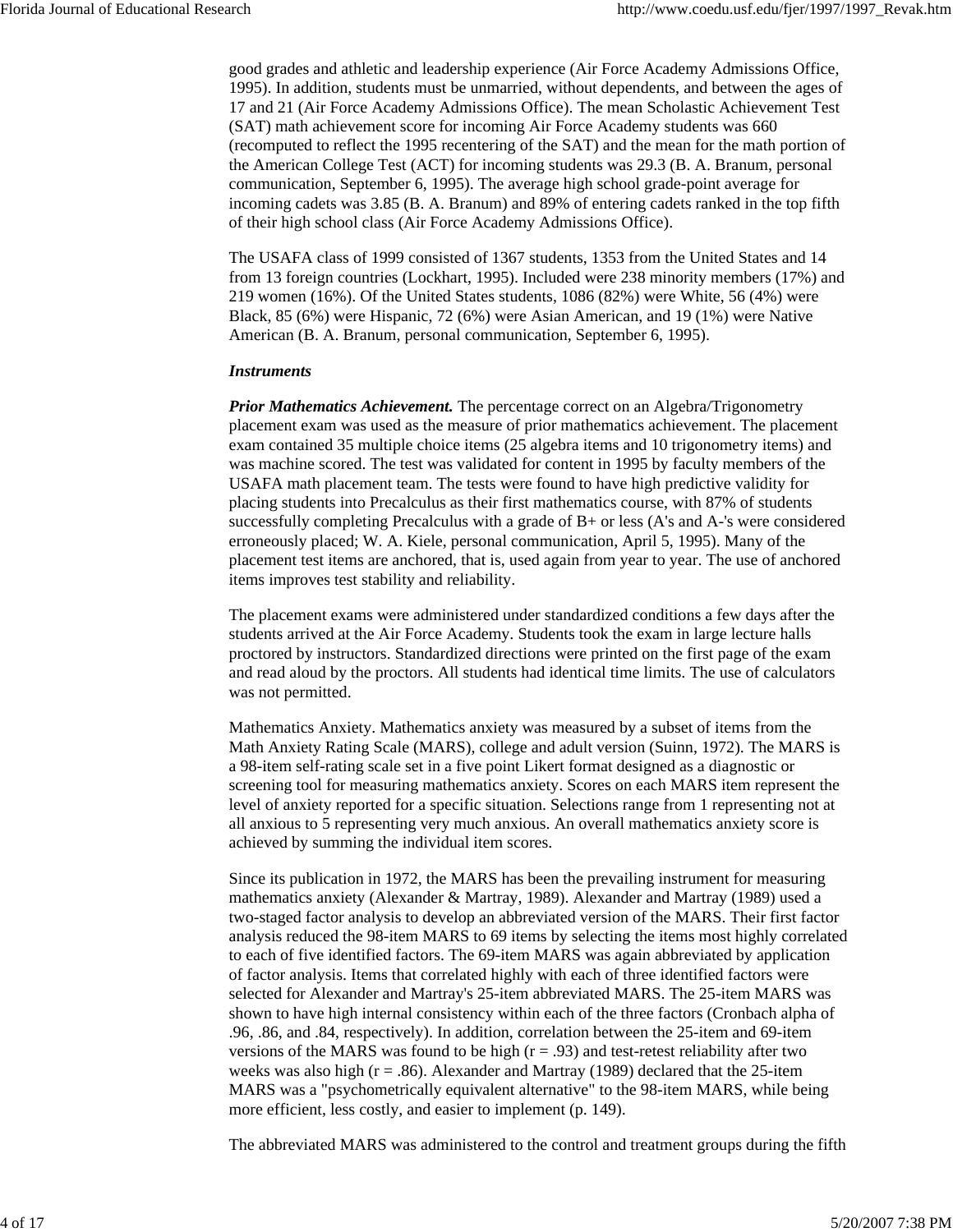week of class. A standardized set of instructions was read aloud by the instructors. Students were assured that their instructors would not have access to the individual MARS scores. The surveys were machine scored.

*Precalculus Achievement.* Six variables were used to measure student achievement in Precalculus. Included were four hourly exams, a final exam, and the final course percentage grade. The second, third, and fourth hourly exams included mostly new material with a few (20%) items testing material covered on earlier exams. The final exam was comprehensive. All exam items were written by members of the USAFA Department of Mathematical Sciences and the same exam was administered to all sections. Parallel make-up exams were administered to the few students who missed an exam. All exams were composed of multiple choice and open-ended items. The exams were reviewed by several mathematics instructors for content validity. Split-half reliability coefficients for all exams were calculated using the Spearman-Brown prophecy formula (Fraenkel & Wallen, 1993) and were found to be acceptable (coefficients ranged from .69 to .83).

As standard procedure at the Air Force Academy, exams were administered to the entire course population during the same period of time. Students were assigned to lecture halls and classrooms. Standardized directions were printed on the first page of the exams and read aloud by the instructors administering the exam. All students had identical time limits.

The four hourly exams were given from 7:00 to 7:50 a.m., before the start of classes. Students in both the treatment and control groups were permitted to use calculators on all four hourly exams.

The final exam was given seven days after the last class and was administered in two parts. Students were given 1 hour to complete Part I of the exam and 2 hours and 50 minutes to complete Part II. With the exception of five items, Part I was identical to the Algebra/Trigonometry Placement Exam. Part II was a cumulative exam containing mostly anchored items. Students were not permitted to use calculators on Part I of the final exam. The use of calculators was permitted on Part II.

Multiple choice exam items for all exams were machine scored. Standardized rubrics were used to score open-ended items. In most cases, one instructor was assigned to score one item on all exam papers. For exam items that were scored by more than one instructor, a sample of 30 exams (15 from the treatment group and 15 from the control group) was selected for duplicate scoring. Inter-scorer reliability was calculated and found to be high (correlation coefficients ranged from .87 to .99). All exam scores were converted to percentages.

The final course percentage grade was based on the following sub-scores: (a) four hourly exams,  $45\%$ ; (b) final exam,  $30\%$ ; (c) three written exercises,  $5\%$ ; (d) course project,  $5\%$ ; (e) three group problem solving exercises, 5%; and (f) quiz, homework, and participation points awarded by the individual instructors, 10%.

*Procedures* The experiment employed the ATI compensatory instructional model. The distributed practice treatment was designed to interact with the low prior achievement and high mathematics anxiety student aptitudes by circumventing or neutralizing their debilitating effects (Salomon, 1972). As recommended in previous ATI and homework research, the duration of the treatment was one semester, the entire duration of the Precalculus course (Austin, 1979; Becker, 1970; Becker & Young, 1978; Cronbach & Snow, 1977; Holtan, 1982; Koran & Koran, 1984; Snow, 1977).

Although assignment to Precalculus sections was not purely random, student course schedules at the USAFA are computer generated and students (especially first year students) have very few choices in their schedules. The treatment group consisted of approximately 46% of the Precalculus students (161 students divided into eight sections). The control group consisted of the remaining students enrolled in Precalculus (190 students divided into nine sections).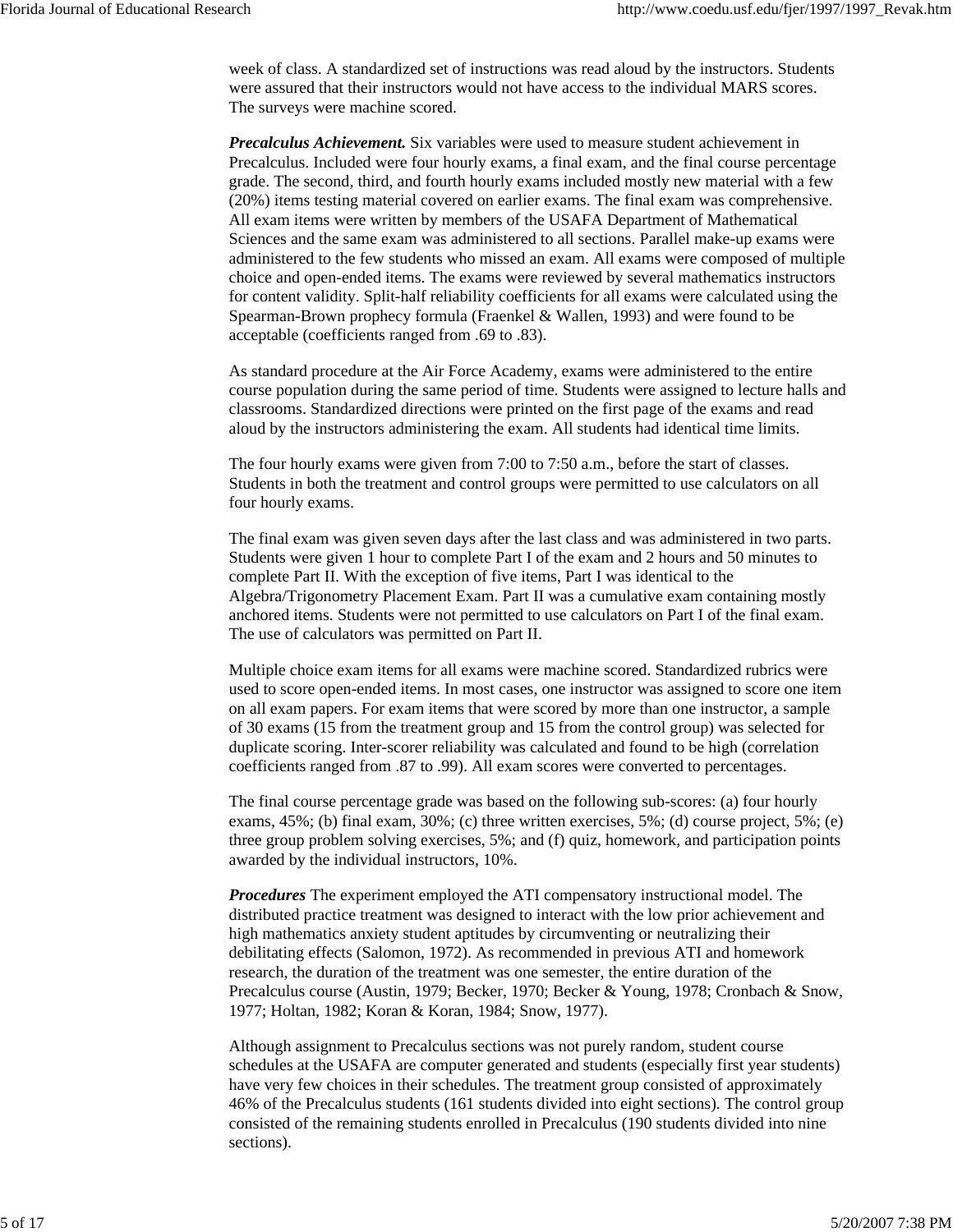To minimize instructor workload, each instructor was assigned either all treatment sections or all control sections. The Precalculus sections were taught by eight different instructors; three instructors taught treatment group sections and five instructors taught control group sections.

All instructors were active duty members of the United States Air Force. Degree levels for instructors ranged from bachelor to doctoral with most instructors holding a master of science degree. Instructor experience level varied from first year instructors to a seasoned instructor with over 20 years teaching experience. Although most of the instructors had some prior teaching experience, few had prior experience teaching Precalculus. Both experienced and inexperienced instructors were assigned to each group in an attempt to equalize instructor experience across groups. When weighted by the number of sections, the mean instructor experience level for each group was 2.6 years. The median experience level was 2 years.

The course topics, textbook, handouts, reading assignments, and graded assignments (with the exception of quiz, homework, and participation points) were identical for the treatment and control groups. The listing of homework assignments in the syllabus differed between groups. The control group was assigned daily homework related to the topic(s) presented that day in class. Peterson (1971) calls this the vertical model for assigning mathematics homework. The treatment group was assigned homework in accordance with a distributed organizational pattern that combines practice on current topics and reinforcement of previously covered topics. Under the distributed model, approximately 40% of the problems on a given topic were assigned the day the topic was first introduced, with an additional 20% assigned on the next lesson and the remaining 40% of problems on the topic assigned on subsequent lessons (Hirsch et al., 1983). In Hirsch's research and in this study, after the initial homework assignment, problem(s) representing a given topic resurfaced on the 2nd, 4th, 7th, 12th, and 21st lesson. Consequently, treatment group homework for lesson one consisted of only one topic; homework for lessons two and three consisted of two topics; and homework for lesson four through six consisted of three topics. This pattern continued as new topics were added and was applied to all non-exam, non-laboratory lessons.

As shown by Tables 1 and 2, the same homework problems were assigned to both groups with only the pattern of assignment differing. Because of the nature of the distributed practice model, homework for the treatment group contained fewer problems (relative to the control group) early in the semester with the number of problems increasing as the semester progressed. Later in the semester, homework for the treatment group contained more problems (relative to the control group). As shown in Tables 1 and 2, by the end of the semester, both groups had been assigned precisely the same homework problems.

#### Table 1

Homework Problems Assigned to the Control Group

| Lesson<br>Number |                |                |                |                |                                            |                                | Number<br>of<br>Problems |
|------------------|----------------|----------------|----------------|----------------|--------------------------------------------|--------------------------------|--------------------------|
| 1                | A1             | A2             | A <sub>3</sub> | A4             | A <sub>2</sub> A <sub>6</sub>              | A8                             |                          |
| $\overline{2}$   | B <sub>1</sub> | <b>B2</b>      | B <sub>3</sub> | <b>B4</b>      | <b>BB7</b> B6                              | <b>B8</b>                      | B <sub>9</sub>           |
| 3                |                | C <sub>2</sub> | C <sub>3</sub> | C4             | CC <sub>7</sub> C <sub>6</sub>             | C <sub>10</sub> C <sub>8</sub> | C9                       |
| $\overline{4}$   | D1             | D <sub>2</sub> | D <sub>3</sub> | D4             | D <sub>D</sub> <sub>7</sub> D <sub>6</sub> | D <sub>10</sub> D <sub>8</sub> | D <sub>9</sub>           |
| 5                | E1             | E2             | E3             | E4             | EE7 E6                                     | E8                             |                          |
| 6                | F1             | F <sub>2</sub> | F <sub>3</sub> | F4             | FF7 F6                                     | F <sub>10</sub> F <sub>8</sub> | F9                       |
| 7                | G <sub>1</sub> | G <sub>2</sub> | G <sub>3</sub> | G <sub>4</sub> | G67 G6                                     | G8                             |                          |
| 8                | H1             | H <sub>2</sub> | H <sub>3</sub> | H4             | <b>HH7 H6</b>                              | H <sub>8</sub>                 |                          |
| 9                | 11             | 12             | I3             | 14             | <b>IF J76 J6</b>                           | I8 J8 I9 J9                    |                          |
| 10               | J1             | J2             | J3             | J4             | <b>JK7 K6</b>                              | <b>J10 K8</b>                  | K <sub>9</sub>           |
| 11               | K1             | K <sub>2</sub> | K3             | K4             | KL7 L6                                     | K10L8                          | L9                       |
| 12               |                | L <sub>2</sub> | L3             | I 4            | LM7M6                                      | L10M8                          | M <sub>9</sub>           |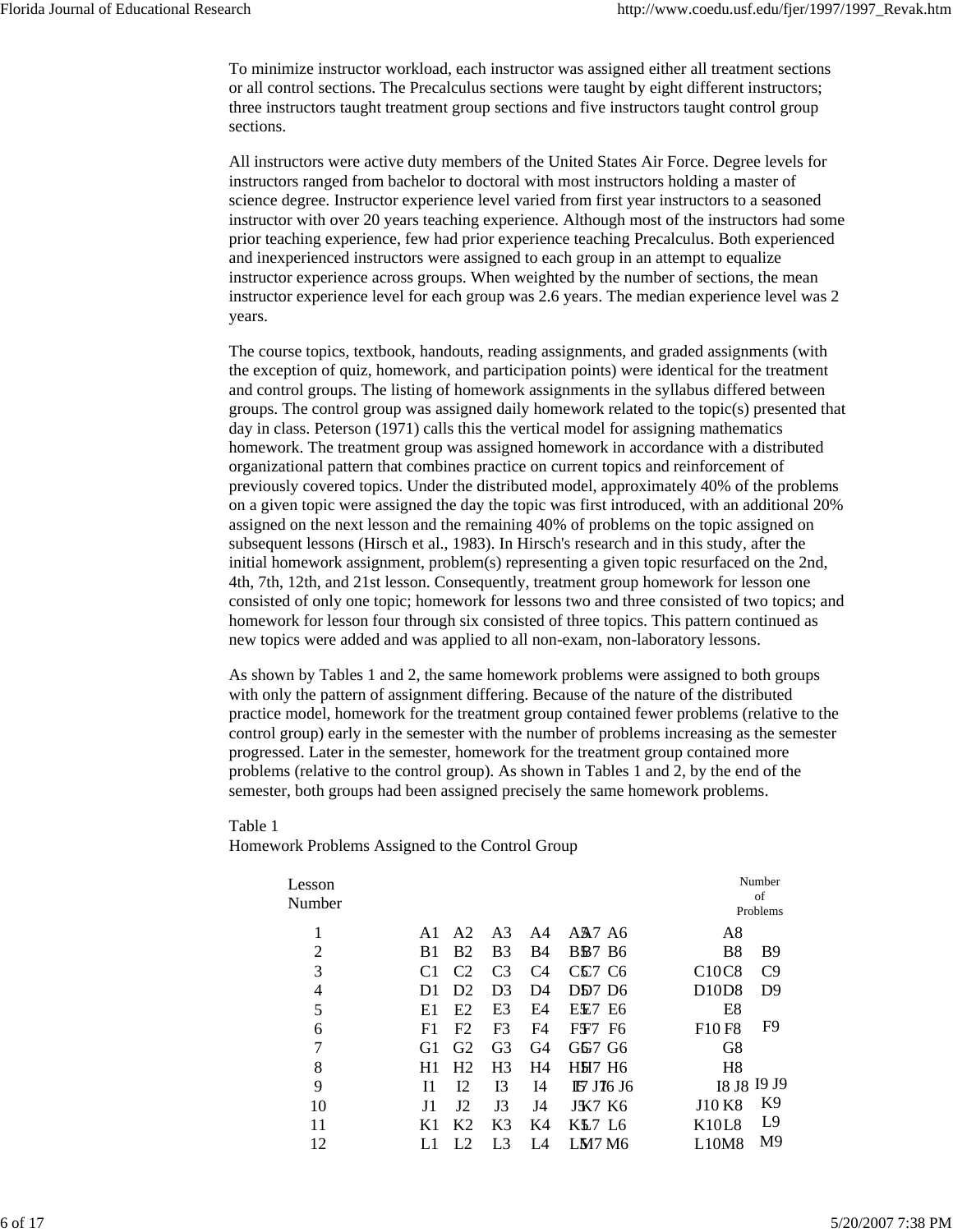| M1             | M <sub>2</sub> | M3             | M4             | M5             | N6             | N7 | N8                         |                                                    | M <sub>10</sub>      | 10  |
|----------------|----------------|----------------|----------------|----------------|----------------|----|----------------------------|----------------------------------------------------|----------------------|-----|
| N1             | N <sub>2</sub> | N <sub>3</sub> | N4             | N <sub>5</sub> | О6             | O7 | O8                         | O9                                                 |                      | 8   |
| O1             | O2             | O3             | O4             | O5             | P6             | P7 | P8                         | P9                                                 |                      | 9   |
| P1             | P <sub>2</sub> | P3             | P4             | P5             | Q <sub>6</sub> | Q7 | Q8                         | Q <sub>9</sub>                                     | P <sub>10</sub>      | 10  |
| Q1             | Q <sub>2</sub> | Q <sub>3</sub> | Q4             | Q <sub>5</sub> | R <sub>6</sub> | R7 | R8                         | R9                                                 | Q10                  | 10  |
| R1             | R2             | R <sub>3</sub> | R4             | R <sub>5</sub> | S6             | S7 | S8                         | S9                                                 |                      | 9   |
| S1             | S2             | S <sub>3</sub> | S4             | S <sub>5</sub> | T6             |    |                            |                                                    |                      | 9   |
| T1             | T2             | T3             | T4             | T <sub>5</sub> | U <sub>6</sub> |    |                            |                                                    |                      | 6   |
| U1             | U <sub>2</sub> | U <sub>3</sub> | U <sub>4</sub> | U <sub>5</sub> | V <sub>6</sub> |    |                            |                                                    |                      | 8   |
| V1             | V2             | V3             | V4             | V5             | W6             |    |                            | W9                                                 |                      | 8   |
| W1             | W2             | W3             | W4             | W5             | X <sub>6</sub> |    |                            | X9                                                 | W10                  | 10  |
| X1             | X2             | X3             | X4             | X5             | Y6             |    |                            |                                                    | X10                  | 10  |
| Y <sub>1</sub> | Y2             | Y3             | Y4             | Y5             | Z6             | Z7 |                            | Z9                                                 |                      | 8   |
| Z1             | Z2             | Z3             | Z4             | Z5             | аб             | a7 |                            |                                                    |                      | 9   |
| a1             | a2             | a3             | a4             | a5             | b6             | b7 |                            |                                                    |                      | 8   |
| b1             | b2             | b3             | b4             | b5             | cб             | c7 |                            |                                                    |                      | 9   |
| c1             | c2             | c3             | c4             | c5             | d6             | d7 | d8                         |                                                    | c10                  | 10  |
| d1             | d2             | d3             | d4             | d5             |                |    |                            |                                                    |                      | 8   |
|                |                |                |                |                |                |    |                            |                                                    |                      | 269 |
|                |                |                |                |                |                |    | U7<br>V7<br>W7<br>X7<br>Y7 | U8<br>V8<br>W8<br>X8<br>Y8<br>Z8<br>a8<br>b8<br>c8 | b9<br>c <sub>9</sub> |     |

*Note.* A1 represents the first problem in topic A, A2 represents the second problem, etc. aHomework on topic "T" was not distributed due to a late syllabus change. bUpper and lower case letters represent different topics.

#### Table 2

Homework Problems Assigned to the Treatment Group

| Lesson<br>Number         |                 |                |                |                                  |                |                                   |                |                  |                  |                |    |       | Number<br>of<br>Problems |
|--------------------------|-----------------|----------------|----------------|----------------------------------|----------------|-----------------------------------|----------------|------------------|------------------|----------------|----|-------|--------------------------|
|                          | A2              | A <sub>3</sub> |                |                                  |                |                                   |                |                  |                  |                |    |       |                          |
|                          | A1 B1           | B <sub>2</sub> |                |                                  |                |                                   |                |                  |                  |                |    |       | 3                        |
| 1                        | A4 B5           | C <sub>1</sub> | B <sub>3</sub> | C <sub>3</sub>                   | C <sub>4</sub> |                                   |                |                  |                  |                |    |       | $\overline{\mathcal{A}}$ |
| $\overline{c}$           | <b>B4 C5</b>    | C6             | C <sub>2</sub> | D <sub>2</sub>                   | D <sub>3</sub> |                                   |                |                  |                  |                |    |       | 6                        |
| 3                        | A5 D5           | D <sub>6</sub> | D <sub>1</sub> | E2                               | E3             | D4                                |                |                  |                  |                |    |       | 7                        |
| $\overline{\mathcal{L}}$ | <b>B6 E4</b>    | F1             | E1             | F <sub>3</sub>                   | F <sub>4</sub> |                                   |                |                  |                  |                |    |       | 6                        |
| 5                        | C7 D7           | F <sub>5</sub> | F2             | G <sub>1</sub>                   | G <sub>2</sub> |                                   |                |                  |                  |                |    |       | 6                        |
| 6                        | A6 E5           | G4             | F <sub>6</sub> | H2                               | H <sub>3</sub> | G <sub>3</sub>                    |                |                  |                  |                |    |       | $\overline{7}$           |
| 7                        | <b>B7 F7</b>    | H <sub>4</sub> | H1             | 12                               | I3             |                                   |                |                  |                  |                |    |       | 6                        |
| 8                        | $C8$ $G5$       | I <sub>4</sub> | I <sub>1</sub> | J1                               | J2             |                                   | J4             |                  |                  |                |    |       | 6                        |
| 9                        | D8 H5           | J5             | I <sub>5</sub> | K1                               | K2             | J3                                | K4             |                  |                  |                |    |       | $8\,$                    |
| 10                       | E6 F8           | I <sub>6</sub> | J <sub>6</sub> | K <sub>6</sub>                   | L1             | K <sub>3</sub>                    | L <sub>3</sub> | L4               | M <sub>5</sub>   |                |    |       | 8                        |
| 11                       | A7 G6           | J7             | K <sub>5</sub> | L <sub>6</sub>                   | M <sub>1</sub> | L2                                | M <sub>3</sub> | M4               |                  |                |    |       | 9                        |
| 12                       | <b>B8 H6</b>    | K7             | L <sub>5</sub> | M7                               | N1             | M <sub>2</sub>                    | N <sub>3</sub> | N <sub>4</sub>   |                  |                |    |       | 10                       |
| 13                       | C9<br>I7        | L7             | M <sub>6</sub> | N <sub>5</sub>                   | O <sub>1</sub> | N <sub>2</sub>                    | O <sub>3</sub> | O <sub>3</sub>   | P4               |                |    |       | 9                        |
| 14                       | D9<br>J8        | M8             | L8             | O <sub>5</sub>                   | O <sub>6</sub> | O <sub>2</sub>                    | P2             | P <sub>3</sub>   | Q4               |                |    |       | 9                        |
| 15                       | E7 K8           | N <sub>6</sub> | O <sub>4</sub> | P <sub>6</sub>                   | P7             | P <sub>1</sub>                    | Q <sub>2</sub> | Q3               |                  |                |    |       | 10                       |
| 16                       | F9 L9           | O <sub>7</sub> | P <sub>5</sub> | Q <sub>6</sub>                   | Q7             | Q1                                | R <sub>2</sub> | R <sub>3</sub>   | S4               |                |    |       | 10                       |
| 17                       | G7 M9           | P <sub>8</sub> | Q <sub>5</sub> | R <sub>5</sub>                   | R <sub>6</sub> | R1                                | S <sub>2</sub> | S <sub>3</sub>   | T <sub>5</sub> a | T6a            |    |       | 9                        |
| 18                       | N7<br>H7        | Q8             | R <sub>4</sub> | S <sub>6</sub>                   | T1a<br>U2      | S <sub>1</sub><br>T <sub>2a</sub> | T3a            | T <sub>4</sub> a |                  |                |    |       | 10                       |
| 19                       | J9<br><b>I8</b> | O <sub>8</sub> | S <sub>5</sub> | U <sub>1</sub><br>U <sub>5</sub> | U <sub>6</sub> | U <sub>3</sub>                    | U4             |                  | V4               | V5             |    |       | 11                       |
| 20                       | A8 K9           | P <sub>9</sub> | R7             | W1                               | W <sub>2</sub> | V <sub>1</sub>                    | V <sub>2</sub> | V <sub>3</sub>   | W <sub>6</sub>   |                |    |       | 8                        |
| 21                       | <b>B9 L10</b>   | Q <sub>9</sub> | S7             | W7                               | W8             | W <sub>3</sub>                    | W4             | W <sub>5</sub>   | X4               | X <sub>5</sub> | X6 |       | 11                       |
| 22                       | C10 M10         | R <sub>8</sub> | V <sub>6</sub> | X7                               | X8             | X1                                | X <sub>2</sub> | X3               | Y4               | Y5             |    |       | 10                       |
| 23                       | D10 N8          | S8             | U7             | Y7                               | Z1             | Y1                                | Y2             | Y3               | Z <sub>5</sub>   |                |    |       | 12<br>11                 |
| 24                       | E8 O9           | W9             | V <sub>7</sub> | Z <sub>6</sub>                   | Z7             | Z2                                | Z3             | Z4               | a3               | a4             |    |       |                          |
| 25                       | F10 P10         | U <sub>8</sub> | Y <sub>6</sub> |                                  |                |                                   |                |                  | b3               |                |    | b6 c7 | 10                       |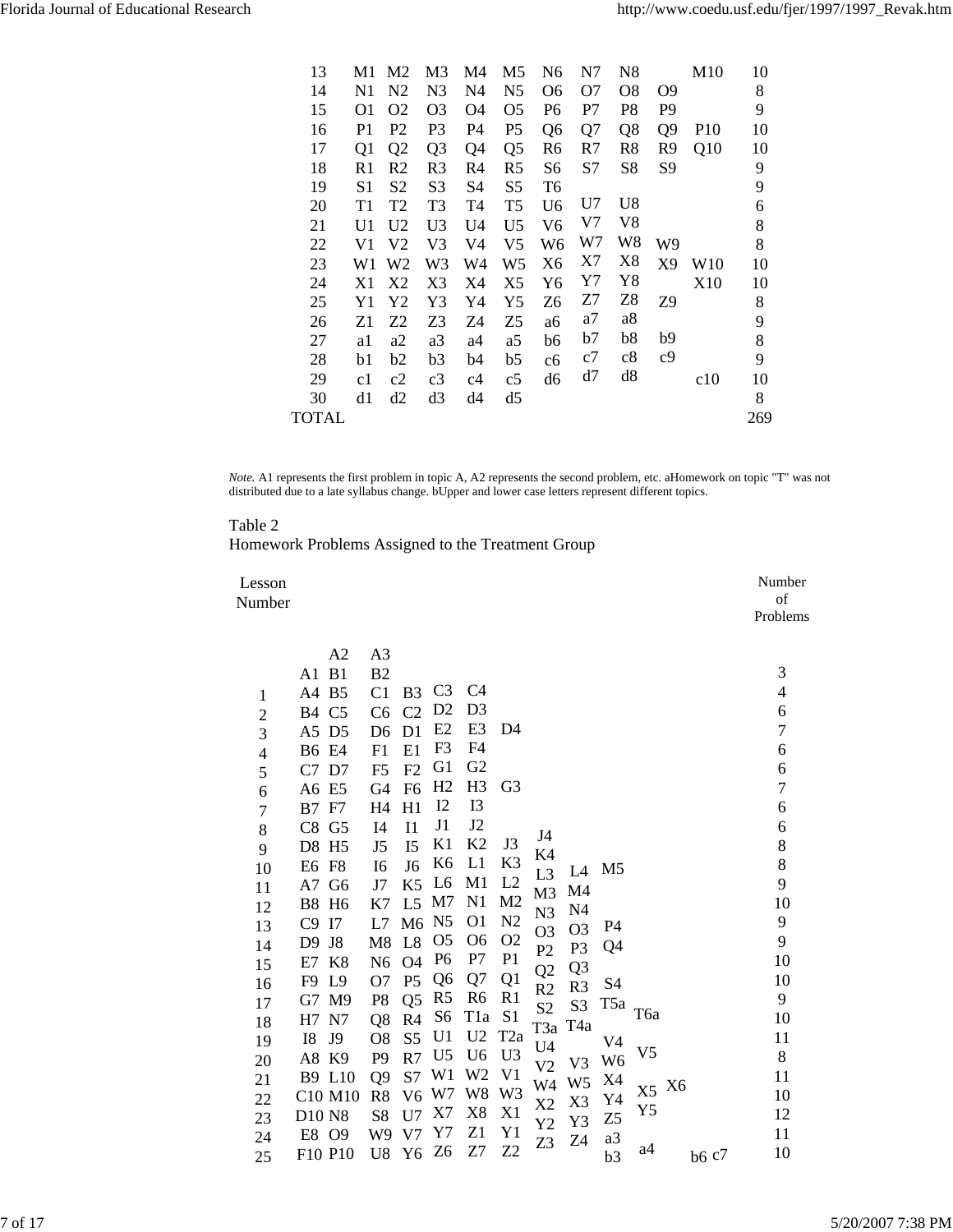|                                |     |  |      |  |           |  | 26 G8 Q10 V8 X9 a5 a6 Z8 a1b a2 c3 b4 b5 c6 d7 11 |     |
|--------------------------------|-----|--|------|--|-----------|--|---------------------------------------------------|-----|
| 27                             |     |  |      |  |           |  | H8 R9 W10 Y8 b7 b8 a7 b1 b2 d3 c4 c5 d6 d8        | -13 |
| 28 I9 S9 X10 Z9 c8 c9 b9 c1 c2 |     |  |      |  |           |  | d4 d5                                             | 14  |
| -29                            | J10 |  | a8 — |  | c10 d1 d2 |  |                                                   | 15  |
| - 30                           |     |  |      |  |           |  |                                                   | 269 |
| Total                          |     |  |      |  |           |  |                                                   |     |

*Note.* A1 represents the first problem in topic A, A2 represents the second problem, etc. aHomework on topic "T" was not distributed due to a late syllabus change. bUpper and lower case letters represent different topics.

Because homework was the key manipulated variable in this experiment, and because larger effects on achievement were sometimes found when homework was graded (Austin, 1979; Lai, 1994; Paschal, Weinstein, & Walberg, 1984), instructors were directed to collect all homework. Homework was checked and coded for correctness and completion on a three point scale  $(0 =$  less than one-third complete and correct,  $1 =$  one-third to two-thirds complete and correct, and  $2 =$  more than two-thirds complete and correct).

Instructors in both groups were encouraged to use class time to discuss and review the assigned homework problems. Prior to the second, third, and fourth exam, and at the end of the semester, both groups spent one lesson in review. Review lessons were planned by the individual instructors. Classroom observations and student and instructor surveys were used to ensure that the treatment was administered as planned and directed.

 $\equiv$ TOPE

## **Results**

The means and standard deviations for the entire sample and for the treatment and control groups on measures of prior achievement, mathematics anxiety, and Precalculus achievement are reported in Table 3. Hierarchical multiple regression was employed to test the hypotheses. Three sets of independent variables were defined. Set A, the covariate set, contained two variables: (a) prior math achievement, and (b) mathematics anxiety. Set B contained the group membership variable (treatment group or control group). Set C, the two-way interaction set, contained two interaction variables: (a) Prior Achievement  $\times$ Treatment, and (b) Anxiety  $\times$  Treatment. The dependent variable in this study was Precalculus achievement. Precalculus achievement was measured as the semester progressed and produced six scores: four hourly exam scores, a final exam score, and a final course percentage grade. By analyzing each measure of achievement separately, the goal was to determine whether the length of treatment had an impact on achievement with the expectation that the distributed practice treatment would have a cumulative effect (Austin, 1979).

#### Table 3

Descriptive Statistics for Measures of Prior Achievement, Anxiety, and Precalculus Achievement

|                                   | Prior<br>achievement               | Math<br>anxiety                         | 1st<br>Exam                             | 2nd<br>Exam                             | 3rd<br>Exam                              | 4th<br>Exam                              | Final<br>Exam                           | Course<br>grade                        |  |  |
|-----------------------------------|------------------------------------|-----------------------------------------|-----------------------------------------|-----------------------------------------|------------------------------------------|------------------------------------------|-----------------------------------------|----------------------------------------|--|--|
| All Students                      |                                    |                                         |                                         |                                         |                                          |                                          |                                         |                                        |  |  |
| N<br>M<br><b>SD</b><br>min<br>max | 351<br>35.88<br>8.74 5.00<br>50.00 | 351<br>51.51<br>14.44<br>28.00<br>99.00 | 351<br>80.43<br>13.25<br>14.81<br>99.26 | 341<br>70.67<br>13.67<br>21.48<br>96.30 | 338<br>70.48<br>13.10<br>29.63<br>100.00 | 333<br>65.21<br>13.55<br>23.70<br>100.00 | 317<br>70.43<br>11.13<br>20.33<br>94.67 | 333<br>74.83<br>8.55<br>35.00<br>96.76 |  |  |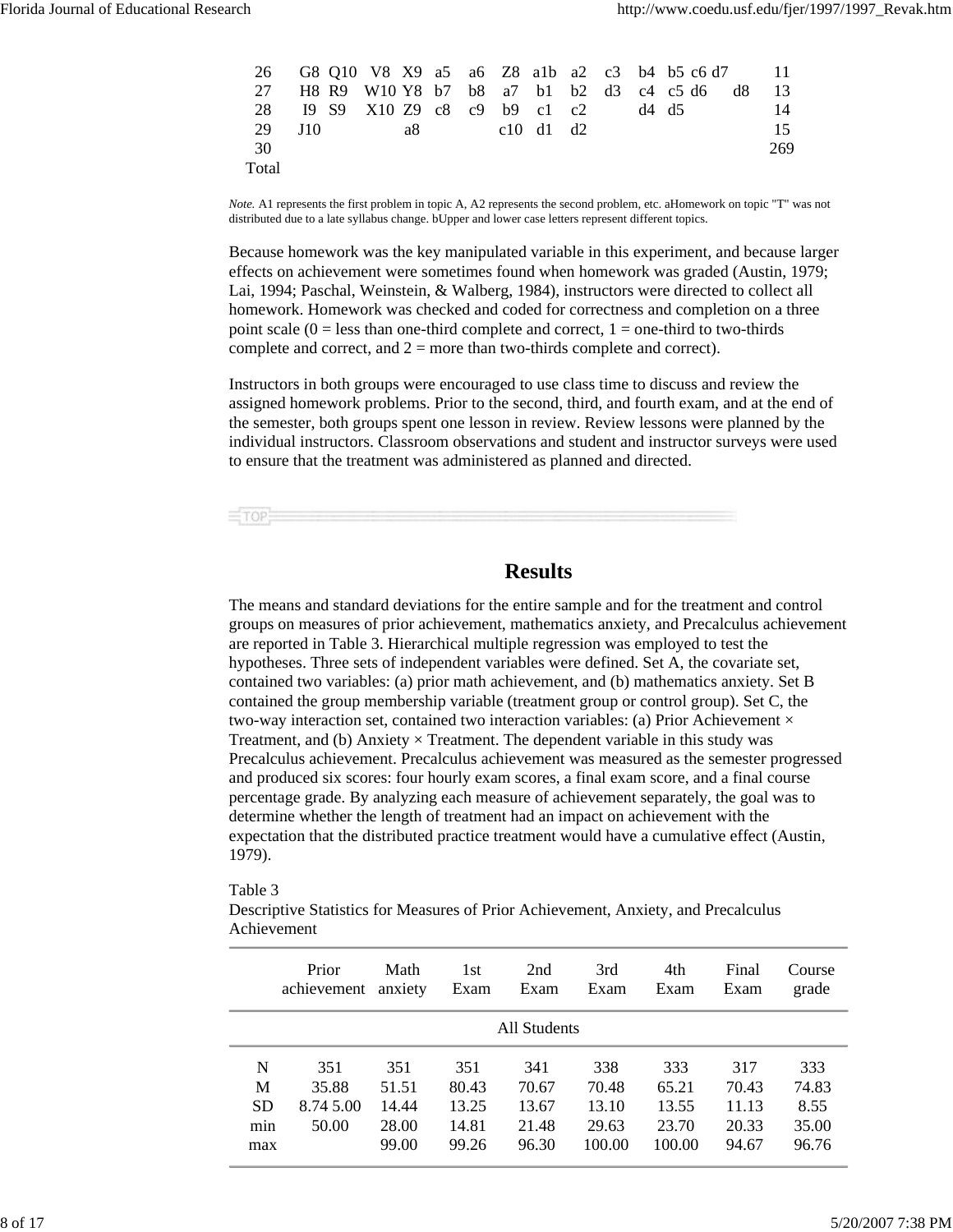|              | <b>Treatment Group</b> |       |       |                       |        |        |       |       |  |  |  |
|--------------|------------------------|-------|-------|-----------------------|--------|--------|-------|-------|--|--|--|
| $\mathsf{n}$ | 161                    | 161   | 161   | 160                   | 157    | 155    | 144   | 155   |  |  |  |
| M            | 36.51                  | 49.48 | 82.69 | 73.58                 | 70.71  | 68.28  | 71.70 | 76.96 |  |  |  |
| <b>SD</b>    | 8.09 5.00              | 12.96 | 11.89 | 12.79                 | 12.99  | 12.73  | 10.60 | 7.84  |  |  |  |
| min          | 50.00                  | 28.00 | 28.99 | 37.78                 | 29.63  | 23.70  | 28.61 | 46.43 |  |  |  |
| max          |                        | 93.00 | 99.26 | 95.56                 | 98.52  | 100.00 | 93.56 | 94.83 |  |  |  |
|              |                        |       |       | <b>Control Groups</b> |        |        |       |       |  |  |  |
| $\mathsf{n}$ | 190                    | 190   | 190   | 181                   | 181    | 178    | 173   | 178   |  |  |  |
| M            | 35.36                  | 53.23 | 78.51 | 68.10                 | 70.27  | 62.54  | 69.41 | 72.97 |  |  |  |
| <b>SD</b>    | 9.24 5.00              | 15.42 | 14.05 | 13.93                 | 13.23  | 13.71  | 11.48 | 8.72  |  |  |  |
| min          | 47.50                  | 28.00 | 14.81 | 21.48                 | 30.37  | 28.15  | 20.33 | 35.00 |  |  |  |
| max          |                        | 99.00 | 99.26 | 96.30                 | 100.00 | 99.26  | 94.67 | 96.76 |  |  |  |

*Note*. All prior achievement and achievement scores are measured in percent.

#### *Hypothesis Testing*

Table 4 shows the results of the step-by-step hierarchical regressions as the three sets of independent variables were added.

#### *Effect of the Covariates*

Step one of the hierarchical multiple regression analyses tested the effect of the covariates (Set A, prior mathematics achievement and mathematics anxiety) on Precalculus achievement. Set A was regressed on each of the six measures of Precalculus achievement. A significant proportion of variance in all six measures of Precalculus achievement was explained by prior mathematics achievement and mathematics anxiety (see Table 4).

#### Table 4

Hierarchical Multiple Regression Analysis - Main Effect and Interaction Effect

| Independent<br>variable sets | Cumulative<br>R <sub>2</sub> | df    | F          | Variable<br>sets added | Increment to<br>R2 | df     | F of the<br>increment |
|------------------------------|------------------------------|-------|------------|------------------------|--------------------|--------|-----------------------|
|                              |                              |       |            | First Exam             |                    |        |                       |
| A                            | .239                         | 2,348 | 54.66***   | A                      |                    |        |                       |
| A, B                         | .249                         |       |            | B                      | .010               | 1, 347 | $4.73*$               |
| A, B, C                      | .251                         |       |            | $\mathbf C$            | .001               | 2, 345 | 0.30                  |
|                              |                              |       |            | Second Exam            |                    |        |                       |
| A                            | .169                         | 2,338 | 34.42***   | A                      |                    |        |                       |
| A, B                         | .193                         |       |            | B                      | .023               | 1,337  | $9.78*$               |
| A, B, C                      | .198                         |       |            | $\mathsf{C}$           | .005               | 2,335  | 1.07                  |
|                              |                              |       |            | Third Exam             |                    |        |                       |
| A                            | .069                         | 2,335 | 12.46***   | A                      |                    |        |                       |
| A, B                         | .070                         |       |            | B                      | .000               | 1,334  | 0.13                  |
| A, B, C                      | .073                         |       |            | $\mathbf C$            | .003               | 2,332  | 0.56                  |
|                              |                              |       |            | Fourth Exam            |                    |        |                       |
| A                            | .093                         | 2.330 | $16.97***$ | A                      |                    |        |                       |

9 of 17 5/20/2007 7:38 PM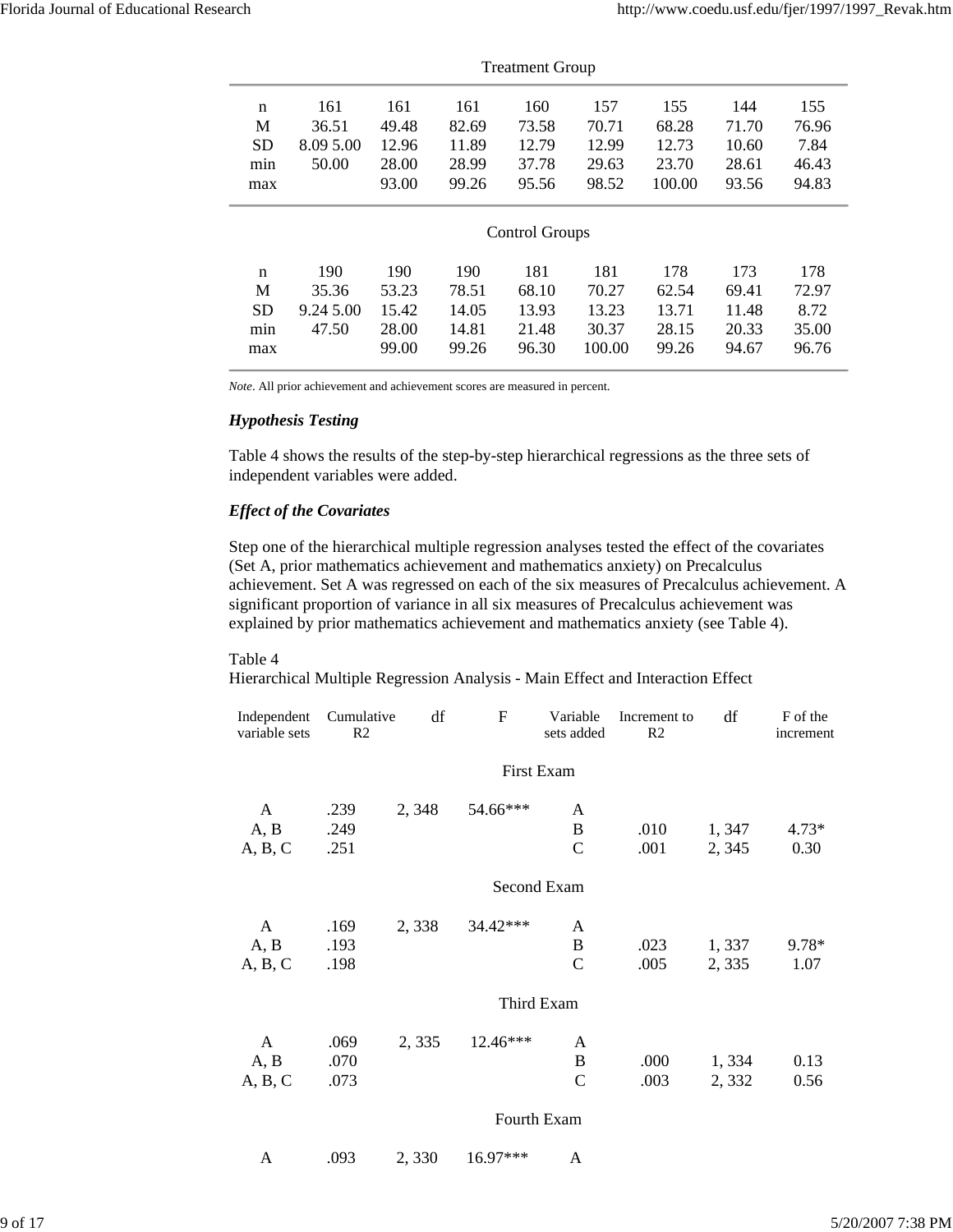| A, B    | .124 |                             |                                                                                                                        | B            | .031 | 1,329  | 11.57** |
|---------|------|-----------------------------|------------------------------------------------------------------------------------------------------------------------|--------------|------|--------|---------|
| A, B, C | .128 |                             |                                                                                                                        | C            | .004 | 2, 327 | 0.71    |
|         |      |                             | Final Exam                                                                                                             |              |      |        |         |
| A       | .121 | 2, 314                      | $21.61***$                                                                                                             | A            |      |        |         |
| A, B    | .125 |                             |                                                                                                                        | B            | .004 | 1, 313 | 1.27    |
| A, B, C | .126 |                             |                                                                                                                        | $\mathsf{C}$ | .001 | 2, 311 | 0.24    |
|         |      |                             | <b>Final Course Grade</b>                                                                                              |              |      |        |         |
| A       | .203 | 2,330                       | 41.90***                                                                                                               | A            |      |        |         |
| A, B    | .234 |                             |                                                                                                                        | B            | .031 | 1,329  | 13.48** |
| A, B, C | .236 |                             |                                                                                                                        | C            | .002 | 2,327  | 0.36    |
| Note.   |      | Set $B = group$ membership. | Set $A =$ placement test score and math anxiety score.<br>Set C = two-way interactions. *p < .05 **p < .01 ***p < .001 |              |      |        |         |

#### *Main Treatment Effect*

Step two of the hierarchical analyses tested for a main effect due to the distributed practice treatment. The covariates (Set A) and the group membership variable (Set B) were regressed on each of the six measures of Precalculus achievement. Tests of the semi-partial correlation coefficients revealed that, when the covariates were controlled for, the distributed practice treatment accounted for a statistically significant proportion of the variance in Precalculus achievement in all but the third exam and final exam (see Table 4).

#### *Two-Way ATI Effects*

Step three of the hierarchical regression analysis added the two aptitude-treatment interaction variables (Set C). The semi-partial correlation coefficients were tested to determine whether the interactions accounted for any variance in Precalculus achievement above what had already been accounted for by prior achievement, anxiety, and the distributed practice treatment. The effect of the two-way ATIs was not statistically significant for any of the six measures of Precalculus achievement (see Table 4).

#### *Instructor Effects*

Regression analysis was also used to determine whether there was a significant effect due to instructor after prior achievement, anxiety, and the treatment were controlled for. A two-step hierarchical regression was employed with the covariate and group membership variables (Set A') entered in the first step and the dummy-coded instructor variable set (Set B') added in the second step. Semi-partial correlation coefficients were calculated and F-tests were conducted. This analysis revealed that the instructors did not contribute to the variance in Precalculus achievement beyond what was already accounted for by prior achievement, anxiety, and the distributed practice treatment.

#### *Other Analyses*

#### *Study Time*

The USAFA routinely collects study time data. After each exam, a large sample of cadets (at least 60% of the course population) anonymously reported the amount of time (in minutes) spent studying for the exam. Time spent studying was approximately equal for both groups (see Table 5). Descriptive data revels that, for both the treatment and control group, study time for the third exam was at least 16% greater than study time for any other exam. Study time for the final exam was at least 68% greater than study time for any of the hourly exams (see Table 5).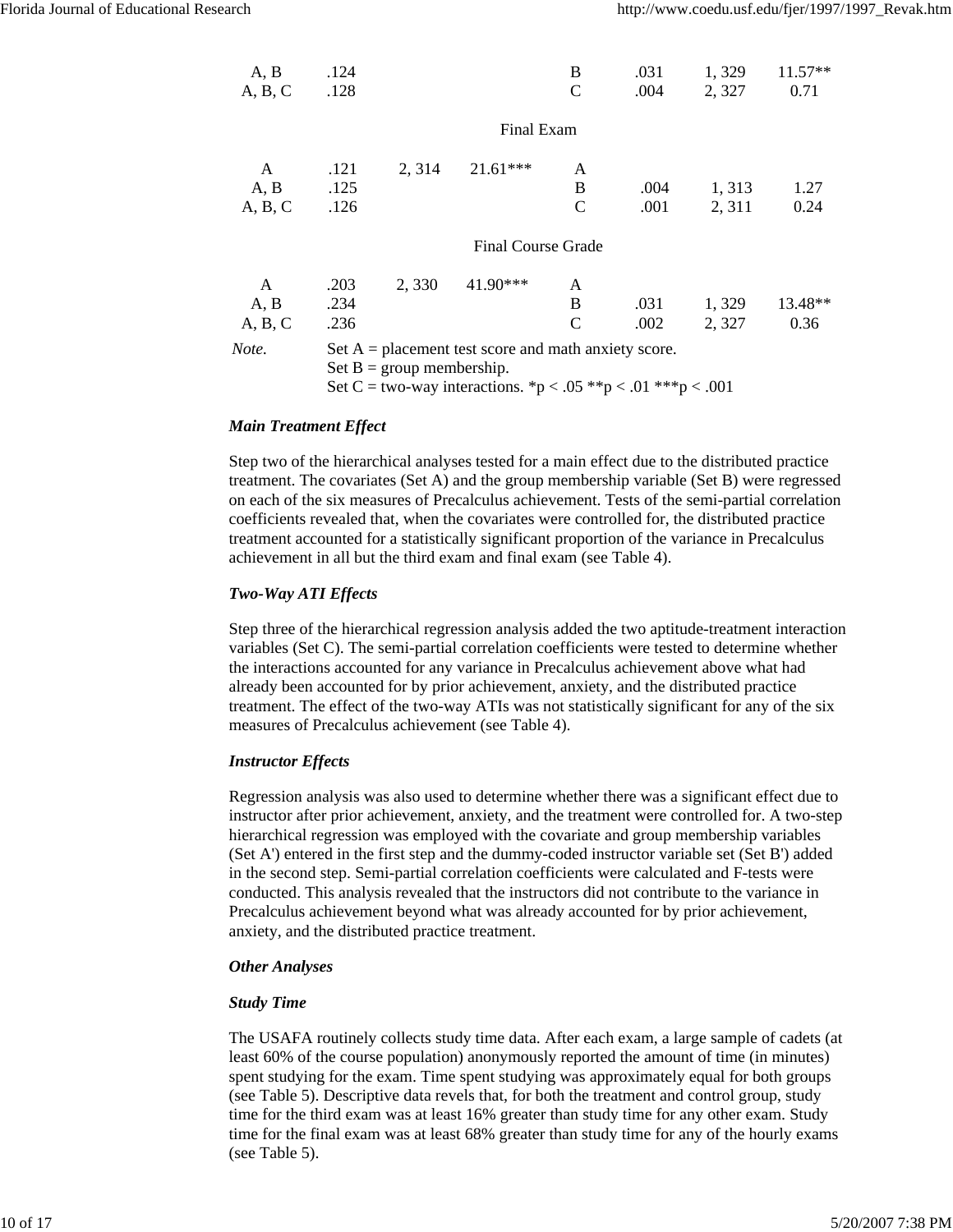Since the group of students sampled for study time for one exam was not necessarily independent of the group of students sampled for study time for other exams, inferential statistical tests of study times between exams are not appropriate.

#### Table 5 Analysis of Study Times for Exams

| Exam  | Treatment mean<br>(in minutes) | Control mean<br>(in minutes) | df  |      |
|-------|--------------------------------|------------------------------|-----|------|
|       | 88.4                           | 84.5                         | 333 | 0.59 |
|       | 95.4                           | 97.4                         | 296 | 0.23 |
| 3     | 117.6                          | 116.9                        | 305 | 0.08 |
|       | 100.8                          | 93.2                         | 274 | 0.77 |
| Final | 198.1                          | 235.9                        | 128 | 1.30 |

#### *Effect of Homework on Exam Scores*

Five separate regressions were performed to determine whether homework scores could predict a significant proportion of variance in exam scores. Block homework scores explained a statistically significant proportion of variance in all hourly exam scores. Similarly, the total homework score explained a statistically significant proportion of variance in the final exam score (see Table 6).

#### Table 6

Effect of Homework on Exam Scores

| Exam        | r   | R <sub>2</sub> | df    | F        |
|-------------|-----|----------------|-------|----------|
|             | .39 | .151           | 1,349 | 62.07*** |
| 2           | .33 | .109           | 1,339 | 41.54*** |
| 3           | .33 | .109           | 1,336 | 41.22*** |
| 4           | .30 | .090           | 1,331 | 32.67*** |
| Final       | .39 | .153           | 1,315 | 56.96*** |
| ***p < .001 |     |                |       |          |
|             |     |                |       |          |

## **Discussion and Conclusions**

#### *Distributed Practice Effect*

The distributed practice treatment produced a statistically significant main effect on four out of six measures of Precalculus achievement (three hourly exams and the final course percentage grade). These findings are in agreement with results reported by Friesen (1975), Parker (1990), Peterson (1970), Reed (1983; Klingele & Reed, 1984), and Saxon (1982). The treatment did not produce a statistically significant main effect on the third exam or final exam.

Effect sizes were calculated to better interpret the practical significance of the distributed practice treatment. The treatment produced an effect size (f 2) of 0.013 on the first exam, 0.029 on the second exam, 0.035 on the fourth exam, and 0.040 on the final course percentage grade. Although the effect sizes appear to be small, the treatment group outscored the control group in every case. A mean difference of 5.13 percentage points on the first, second, and fourth exam translates to an advantage of about a third of a letter grade for students in the treatment group. In addition, higher minimum scores earned by the treatment group may indicate that the distributed practice treatment served to eliminate the extremely low scores (refer to Table 3). As postulated by Austin (1979), the distributive practice treatment appeared to have a cumulative effect.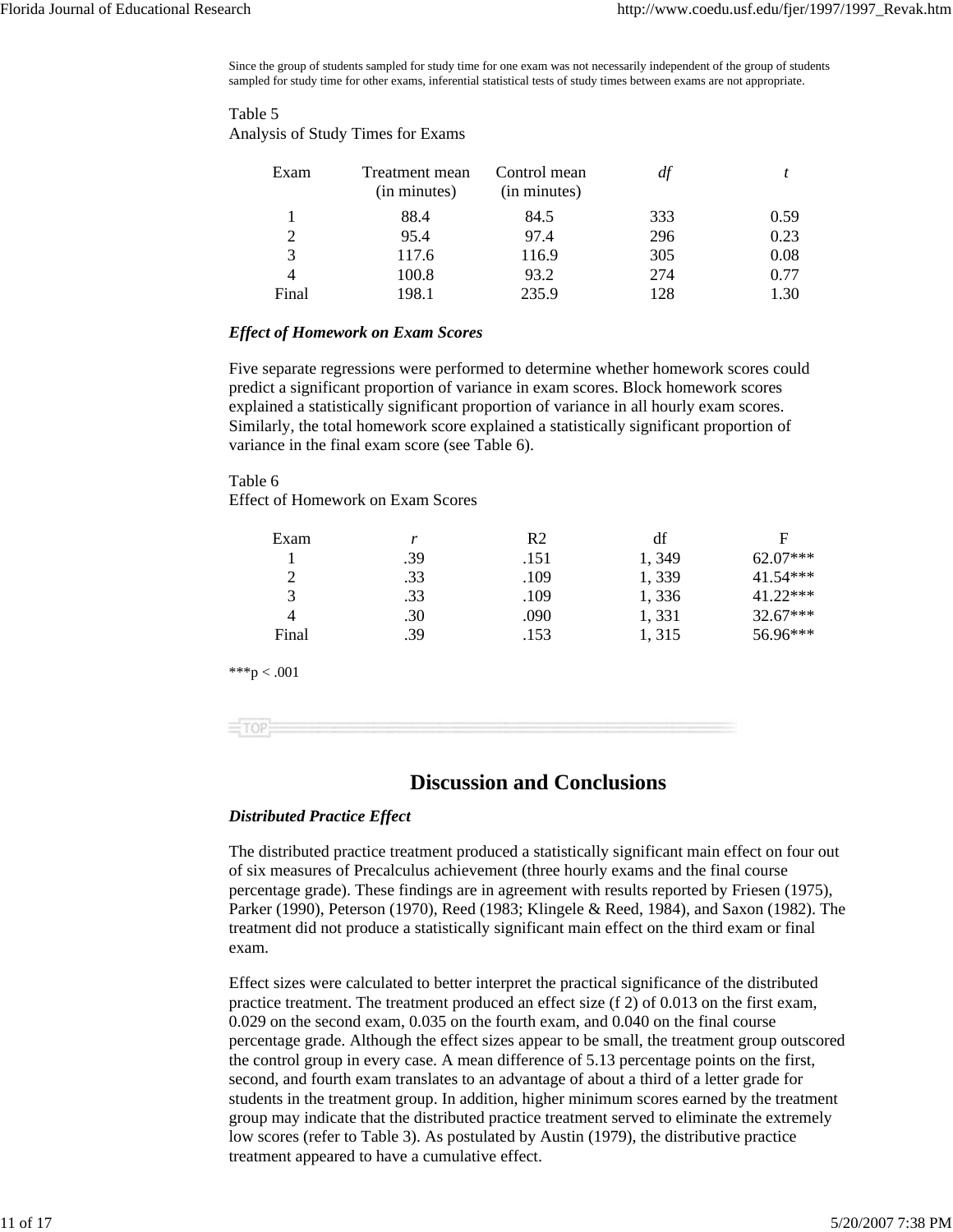Because the distributed practice treatment produced a significant main effect on all but one of the hourly exams, a plausible explanation for this aberration was sought. The treatment and control groups achieved nearly equal scores on the third exam (treatment mean = 70.71 and control mean = 70.27). Although the two groups spent nearly equal time studying for the exam (treatment mean = 117.6 minutes and control mean = 116.9 minutes), both groups reported spending much more time studying for the third exam than they spent studying for any of the other three hourly exams. The third exam occurred after mid-semester progress reports which may have motivated students to devote more time to studying. It is possible that the additional study time imitated the distributed practice treatment by allowing for more repetitions of problem types.

Oddly, the distributed practice treatment did not produce a significant effect on final exam scores. One possible cause for the disparity was the USAFA policy exempting the top performers from the final exam. Of the 16 exempted students, 11 were from the treatment group with only 5 from the control group. It is likely that the treatment group would have outscored the control group on the final exam if these top performers had taken the exam. In addition, increased study time for the final exam may have influenced the results. Because the final exam was scheduled late during final exam week, study time for the exam was not only longer, but more widely distributed. The benefits of the longer and more dispersed study time may have been similar to the benefits created by the distributed practice treatment.

#### *Aptitude-Treatment Interaction Effects*

Two significant two-way interactions were expected: (a) Prior Mathematics Achievement  $\times$ Treatment, and (b) Mathematics Anxiety  $\times$  Treatment. Neither of these interactions was found to explain a significant proportion of variance in Precalculus achievement beyond what had already been explained by the covariates and the distributed practice treatment.

The sample in this study, first year students on the low mathematics ability track at the Air Force Academy, may provide some explanation for the lack of significant interaction effects. Students on the average track are typically enrolled in Calculus I during the Fall semester and Calculus II during the Spring semester. Similarly, those with high math ability are usually enrolled in Calculus II or Calculus III during the Fall semester. Because mathematics achievement has been found to correlate negatively with mathematics anxiety (Berenson, Carter, & Norwood, 1992; Clute, 1984; Coleman, 1991; Cooper & Robinson, 1989; Covington & Omelich, 1987; Frary & Ling, 1983; Gliner, 1987; Hembree, 1990; Lawson, 1993; McCoy, 1992; Richardson & Suinn, 1972), the students placed into Precalculus were probably relatively high in mathematics anxiety. Aptitude-treatment interactions are not expected to be as strong when students have comparable aptitudes. The homogeneity of this group may have nullified the expected two-way interaction effects.

The results of this study challenge the results reported by Hirsch and his colleagues (1982, 1983). Hirsch et al. found significant Prior Achievement  $\times$  Treatment ATIs on three out of five measures of Calculus I achievement. In all three cases, the distributed practice treatment was beneficial to students scoring at or below the mean on an algebra and analytic geometry pre-test. It is not known whether the students in Hirsch's study were grouped homogeneously.

#### *Limitations*

This study was limited by the length of the semester and the number of homework assignments. By following the homework pattern advocated by Hirsch et al. (1982, 1983), homework for topics introduced after the tenth lesson could not be fully distributed. Homework for each topic was assigned in the order listed in the textbook, in which the easier problems preceded the more difficult ones. For the treatment group, this meant that the easiest problems were assigned early in the distribution pattern with the hardest problems assigned in the later stages of the distribution. The treatment may have been more effective if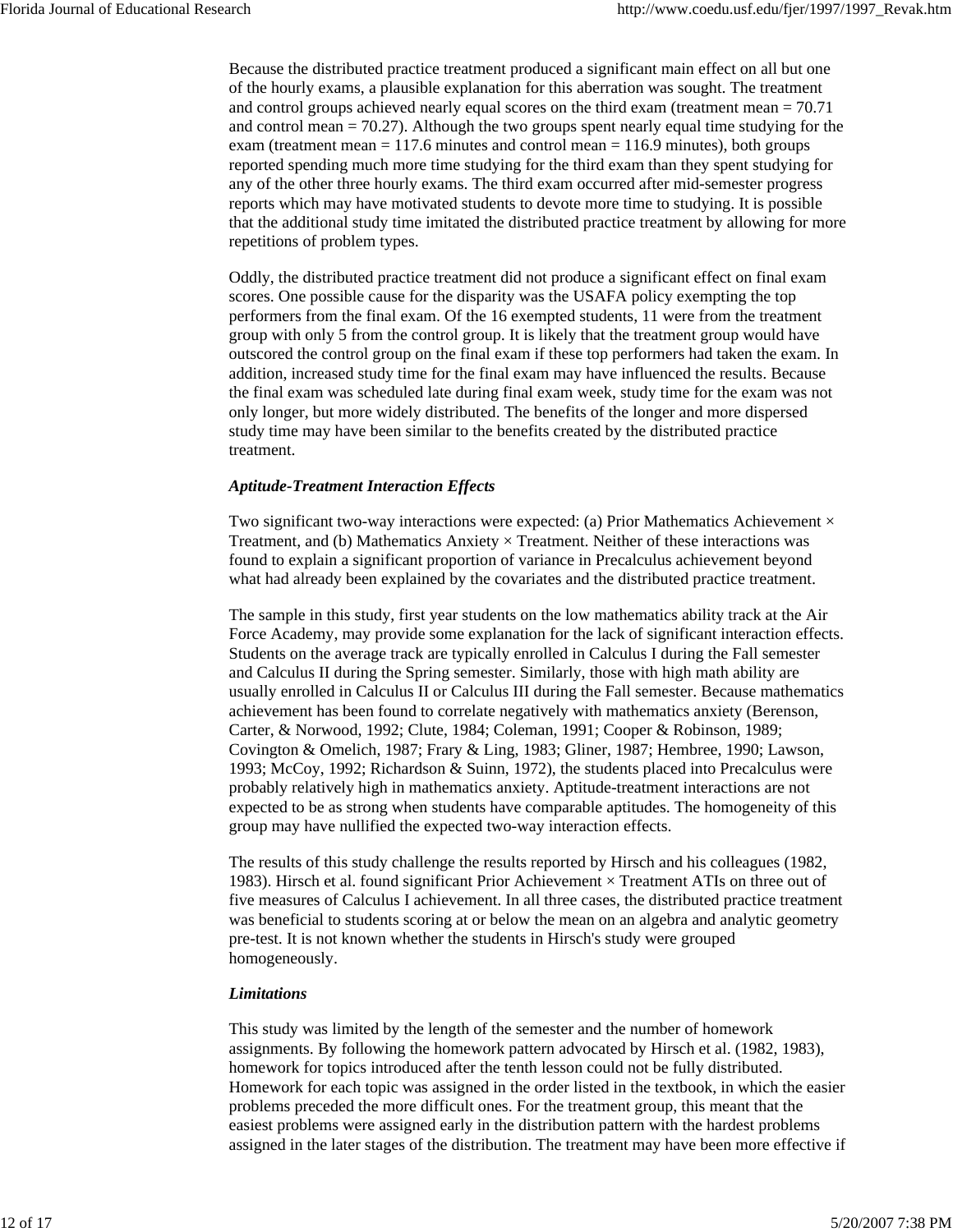the difficulty level of problems within each assignment was mixed. Similarly, the distributed practice treatment may be more effective when applied to courses of longer duration.

Several factors may limit the generalizability of this study. Although the sample was large, the subjects, being military academy cadets, may not be representative of typical high school or college students. Overall, students attending the USAFA are a fairly homogeneous group with similar academic and career goals. The limited external validity due to the controlled atmosphere at the Air Force Academy serves to strengthen the internal validity of the study. Threats due to subject characteristics, mortality, location, history, and subject attitude have been minimized due to the controlled environment at the USAFA (Fraenkel & Wallen, 1993).

Certain threats to internal validity remain. Although it cannot be assumed that instructors with similar experience levels are equally effective, this study and a previous study conducted at the USAFA found that instructor experience was not a significant contributor to achievement variance (Thompson, Mitchell, Coffin, & Hassett, 1979). It is possible that one or more instructors were biased, either for or against the distributed practice treatment. A Hawthorne effect may have resulted if the students in the treatment group recognized that they were receiving special treatment in the way of distributed practice homework assignments (Fraenkel & Wallen, 1993). Conversely, students assigned to the control group may have suffered a demoralization effect (Fraenkel & Wallen). In addition, the treatment may have had a negative impact on the achievement of the treatment group if exam items were related to homework problems not yet assigned due to the distributed practice syllabus. Finally, it is possible that the treatment was not fully confined to the treatment group. Although survey responses indicated that students rarely studied with students who used a different syllabus, it is possible that cadets discussed homework problems with students from other sections.

#### *Recommendations for Future Research*

Distributed practice homework has been shown to be beneficial to students on the low mathematics track at the USAFA. Testing of the distributed practice treatment on medium and high ability students is recommended. In addition, different variations of spaced review should be investigated across a wide variety of students, institutions, and mathematics courses. Because the collection and grading of homework may have caused a higher than average homework completion rate, this study should be replicated in an environment where homework is not collected.

Future studies of this kind should include the study time variable. The study time data in this experiment indicate that the distributed practice treatment had the greatest impact when less time was devoted to studying for an exam. This finding appears to support the theory that distributed practice assignments receive more attention than massed assignments. An analysis of how students use their study time could help shed light on why and how this phenomenon occurs.

According to Holtan (1982), the value of the distributed practice treatment may well be in the delayed retention of the skills and concepts practiced. Follow-up retention tests are recommended for the students taking part in this study.

The multiple correlations revealed in this study accounted for less than 26% of the variance in all measures of achievement. This suggests that the contribution of other variables such as motivation, attitude, and study habits should be examined. Systematic research in this area should help identify the students who will benefit most from distributed practice assignments and contribute to the theoretical structure of ATI.

#### *Summary*

This study has documented a significant positive correlation between homework scores and exam scores. Homework scores were found to account for between 10% and 15% of the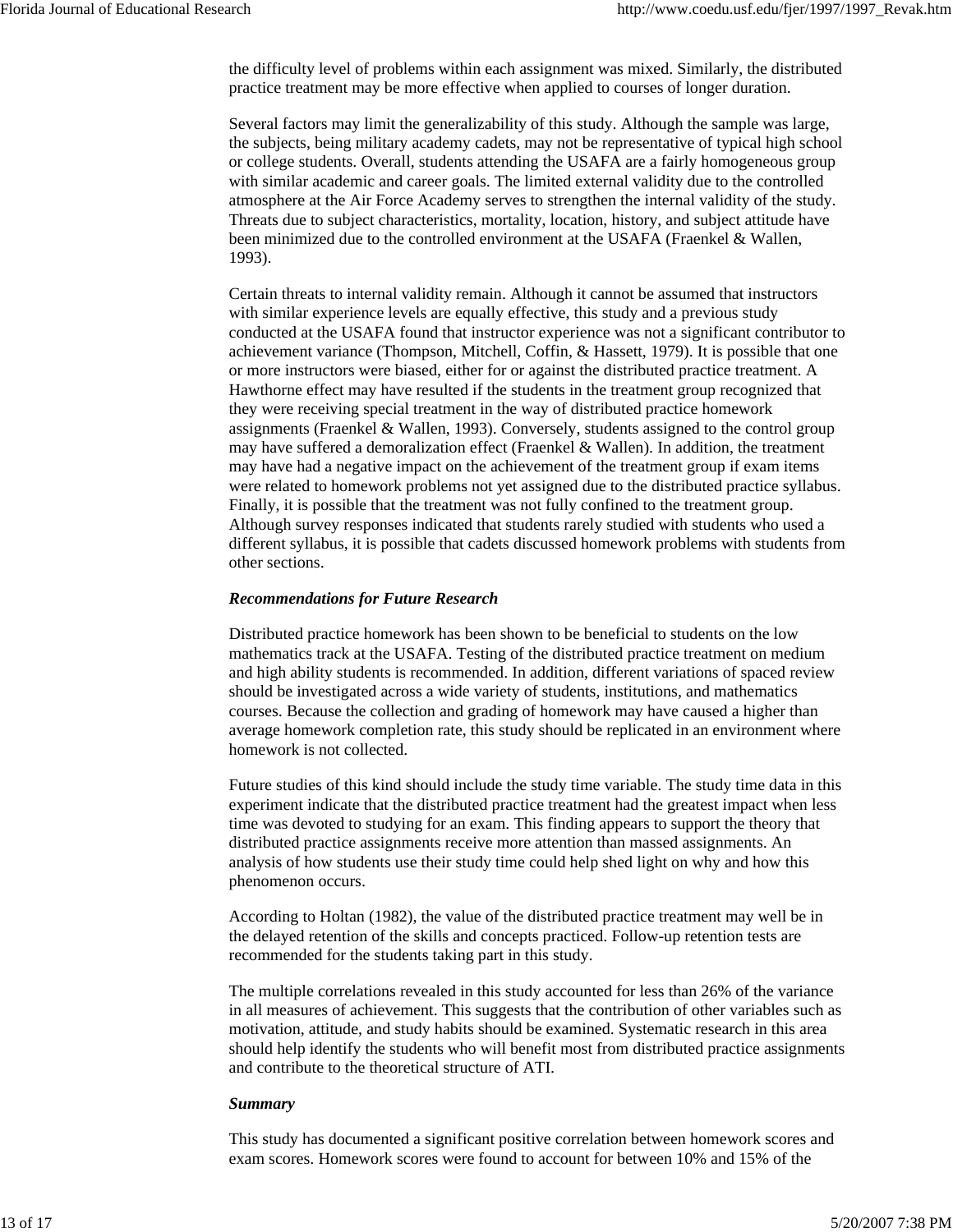variability in exam scores. Meaningful homework may be viewed as an important component in mastering mathematics course material.

Enrollments in remedial mathematics college courses are on the rise (Berenson et al., 1992) and 90% of college mathematics enrollments are in elementary calculus, elementary statistics, and courses prerequisite to them (National Research Council, 1989). There is great potential for application of the distributed practice model. Mathematics achievement is still the principal gateway for students preparing to enter technical and scientific careers, and distributed practice may help foster success in these pivotal math courses.

 $=$ TOP

### **References**

Abrams, B. J. (1989). A comparison study of the Saxon algebra text. *Dissertation Abstracts International*, 51, 2551-A.

Air Force Academy Admissions Office (1995). *United States Air Force Academy Catalog, 1995-1996.* United States Air Force Academy, CO.

Alexander, L., & Martray, C. (1989). The development of an abbreviated version of the Mathematics Anxiety Rating Scale. *Measurement and Evaluation in Counseling and Development,* 22, 143-150.

Austin, J. D. (1979). Homework research in mathematics. *School Science and Mathematics,* 79, 115-121.

Ausubel, D. P. (1966). Early versus delayed review in meaningful learning. *Psychology in the schools,* 3, 195-198.

Becker, J. P. (1970). Research in mathematics education: The role of theory and of aptitude-treatment interaction. *Journal for Research in Mathematics Education*, 1, 22.

Becker, J. P., & Young, C. D., Jr. (1978). Designing instructional methods in mathematics to accommodate different patterns of aptitude. *Journal for Research in Mathematics Education,* 9, 4-19.

Berenson, S. B., Carter, G., & Norwood, K. S. (1992). The at-risk student in college developmental algebra. *School Science and Mathematics,* 92, 55-58.

Bessant, K. C. (1995). Factors associated with types of mathematics anxiety in college students. *Journal for Research in Mathematics Education,* 26, 327-345.

Clute, P. S. (1984). Mathematics anxiety, instructional method, and achievement in a survey course in college mathematics, *Journal for Research in Mathematics Education,* 15, 50-58.

Cohen, J., & Cohen, P. (1983). *Applied Multiple Regression/Correlation Analysis for the Behavioral Sciences* (2nd ed.). Hillsdale, NJ: Lawrence Erlbaum Associates.

Coleman, B. L. (1991). A study of the prevalence and intensity of mathematics anxiety in college students and preservice teachers at a large southern university. *Dissertation Abstracts International,* 52, 4253-A.

Cooper, S. E., & Robinson, D. A. G. (1989). The influence of gender and anxiety on mathematics performance. *Journal of College Student Development,* 30, 459-461.

Covington, M. V., & Omelich, C. L. (1987). "I knew it cold before the exam": A test of the anxiety blockage hypothesis. *Journal of Educational psychology,* 79, 393-400.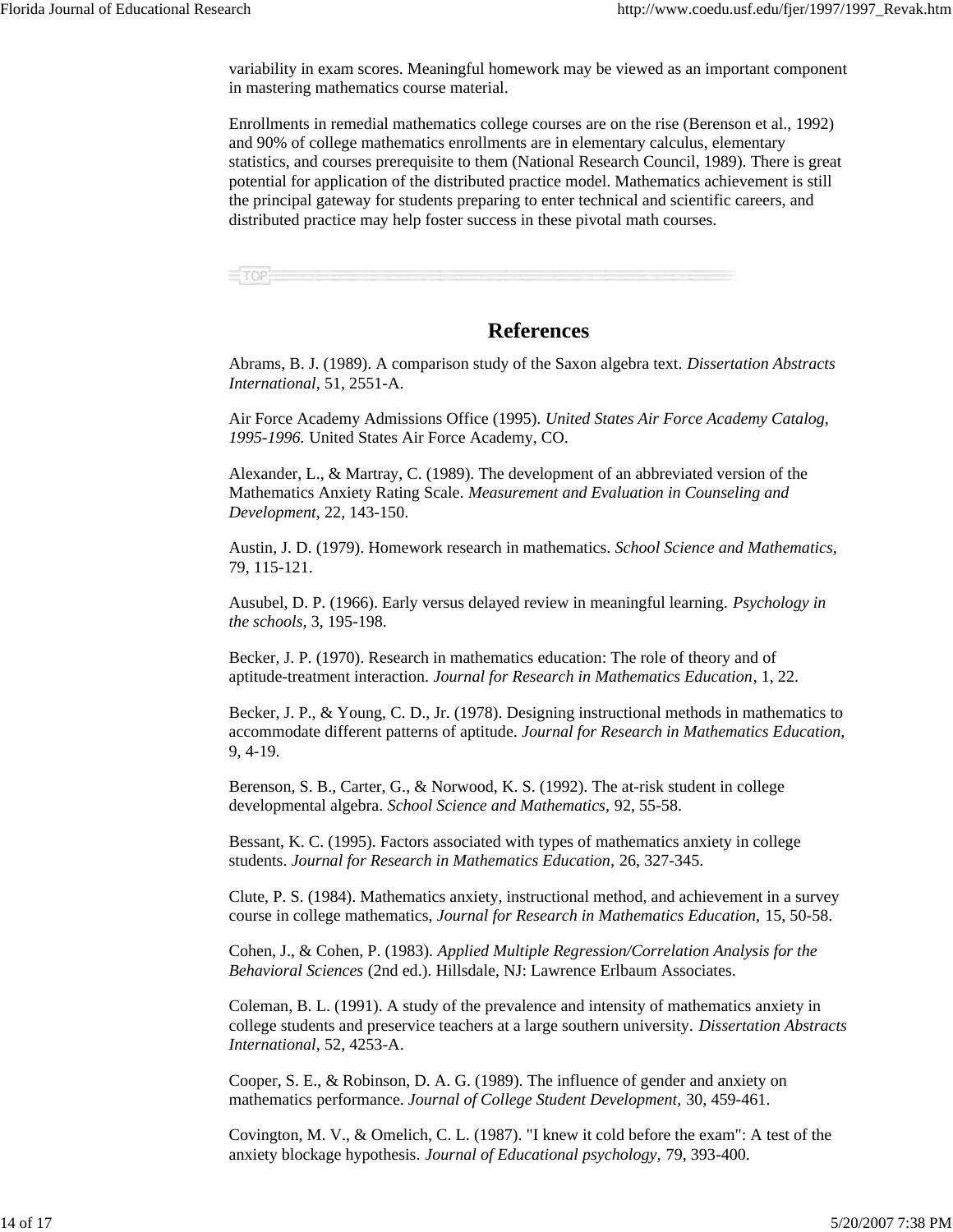Cronbach, L. J., & Snow, R. E. (1977). *Aptitudes and Instructional Methods: A Handbook for Research on Interactions.* New York: Irvington Publishers, Inc.

Cuddy, L. J., & Jacoby, L. L. (1982). When forgetting helps memory: An analysis of repetition effects. *Journal of Learning and Verbal Behavior*, 21, 451-467.

Dempster, F. N. (1988). The spacing effect: A case study in the failure to apply the results. *American Psychologist,* 43, 627-634.

Dempster, F. N. (1989). Spacing effects and their implications for theory and practice. *Educational Psychology Review, 1*(4), 309-330.

Denson, P. S. (1989). A comparison of the effectiveness of the Saxon and Dolciani texts and theories about teaching of high school algebra. *Dissertation Abstracts international,* 50, 3173-A.

Featherstone, H. (1985). What does homework accomplish? *Principal,* 65(2), 6-7.

Fraenkel, J. R., & Wallen, N. E. (1993). *How to design and evaluate research in education.* New York: McGraw-Hill.

Frary, R., & Ling, J. (1983). A factor analytic study of mathematics anxiety. *Educational and Psychological Measurement,* 43, 985-993.

Friesen, C. D. (1975). The effect of exploratory and review homework exercises upon achievement, retention, and attitude in a first-year algebra course. *Dissertation Abstracts International*, 36, 6527-A.

Gianniotes, K. K. (1989). Cumulative versus massed practice in Algebra I. *Dissertation Abstracts International,* 50, 1587-A.

Gliner, G. S. (1987). The relationship between mathematics anxiety and achievement variables. *School Science and mathematics,* 87, 81-87.

Hembree, R. (1990). The nature, effects, and relief of mathematics anxiety. *Journal for Research in Mathematics Education,* 21, 33-46.

Hirsch, C. R., Kapoor, S. F., & Laing, R. A. (1982). Alternative models for mathematics assignments. *International Journal of Mathematical Education in Science and Technology*, 13, 243-252.

Hirsch, C. R., Kapoor, S. F., & Laing, R. A. (1983). Homework assignments, mathematical ability, and achievement in calculus. *Mathematics and Computer Education,* 17(1), 51-57.

Holtan, B. (1982). Attribute-Treatment interaction research in mathematics education. *School Science and Mathematics,* 82, 593-602.

Johnson, D. M., & Smith, B. (1987). An evaluation of Saxon's algebra text. *Journal of Educational Research,* 81(2), 97-102.

Klingele, W. E., & Reed, B. W. (1984). An examination of an incremental approach to mathematics. *Phi Delta Kappan,* 65(10), 712-713.

Kohler, M. S., & Grouws, D. A. (1992). Mathematics teaching practices and their effects. In D. A. Grouws (Ed.), *Handbook of Research on Mathematics Teaching and Learning* (115-126). New York: MacMillan.

Koran, M. L., & Koran, J. J. (1984). Aptitude-treatment interaction research in science education. *Journal of Research in Science Teaching,* 21, 793-808.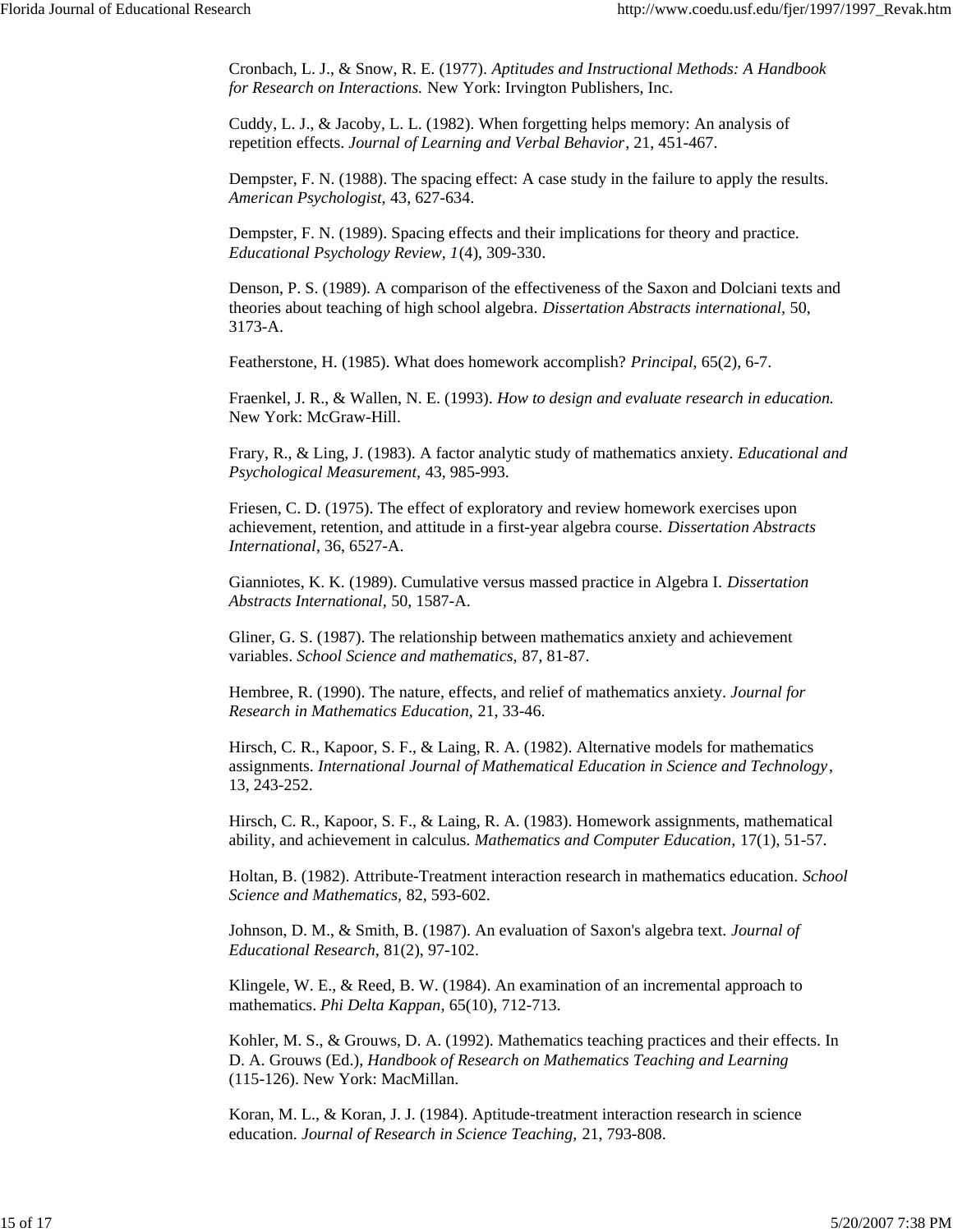Krug, D., Davis, T. B., & Glover, J. A. (1990). Massed versus distributed repeated reading: A case of forgetting helping recall? *Journal of Educational Psychology,* 82, 366-371.

Lai, W. Y-K. (1994). The influence of written teacher comments and differing amounts of homework upon student achievement in basic mathematics. *Dissertation Abstracts international,* 54, 4021-A.

Lawson, V. J. (1993). Mathematics anxiety, test anxiety, instructional methods, and achievement in a developmental mathematics class. *Dissertation Abstracts International,* 53, 3479-A.

Lockhart, M. (1995, July 6). Class of '99 enters Academy. *The Falcon Flyer*, 8.

McCoy, L. P. (1992). Correlates of mathematics anxiety. *Focus on Learning Problems in Mathematics,* 14, 51-57.

Melton, A. W. (1970). The situation with respect to the spacing of repetitions and memory. *Journal of Verbal learning and Verbal Behavior,* 9, 596-606.

Modigliani, V. (1976). Effects on later recall by delaying initial recall. *Journal of Experimental Psychology: Human Learning and Memory,* 2, 609-622.

National Research Council (1989). *Everybody Counts.* Washington, DC: National Academy Press.

Parker, J. K. (1990). Effects of incremental continuous review homework format on seventh-grade mathematics achievement. *Dissertation Abstracts International,* 52, 834-A.

Paschal, R. A., Weinstein, T., & Walberg, H. J. (1984). The effects of homework on learning: A quantitative synthesis. *The Journal of Educational Research,* 78, 97-104.

Peterson, J. C. (1970). Effect of exploratory homework exercises upon achievement in eighth grade mathematics. *Dissertation Abstracts international,* 30, 4339-A.

Peterson, J. C. (1971). Four organizational patterns for assigning mathematics homework. *School Science and Mathematics,* 71, 592-596.

Rea, C. P., & Modigliani, V. (1985). The effect of expanded Vs. massed practice on the retention of multiplication facts and spelling lists. *Human Learning,* 4, 11-18.

Reed, B. W. (1983). Incremental, continuous-review versus conventional teaching of algebra. *Dissertation Abstracts International,* 44, 1716-A.

Rentschler, R. V., Jr. (1995). The effects of Saxon's incremental review on computational skills and problem-solving achievement of sixth-grade students. *Dissertation Abstracts International,* 56, 484-A.

Reynolds, J. H., & Glaser, R. (1964). Effects of repetition and spaced review upon retention of a complex learning task. *Journal of Educational Psychology,* 55, 297-308.

Richardson, F. C., & Suinn, R. M. (1972). The mathematics anxiety rating scale: Psychometric data. *Journal of Counseling Psychology,* 19, 551-554.

Roberts, F. H. (1994). The impact of the Saxon mathematics program on group achievement test scores. *Dissertation Abstracts International,* 55, 1498-A.

Salomon, G. (1972). Heuristic models for the generation of aptitude-treatment interaction hypotheses. *Review of Educational Research,* 42, 327-343.

Saxon, J. (1982). Incremental development: A breakthrough in mathematics. *Phi Delta*